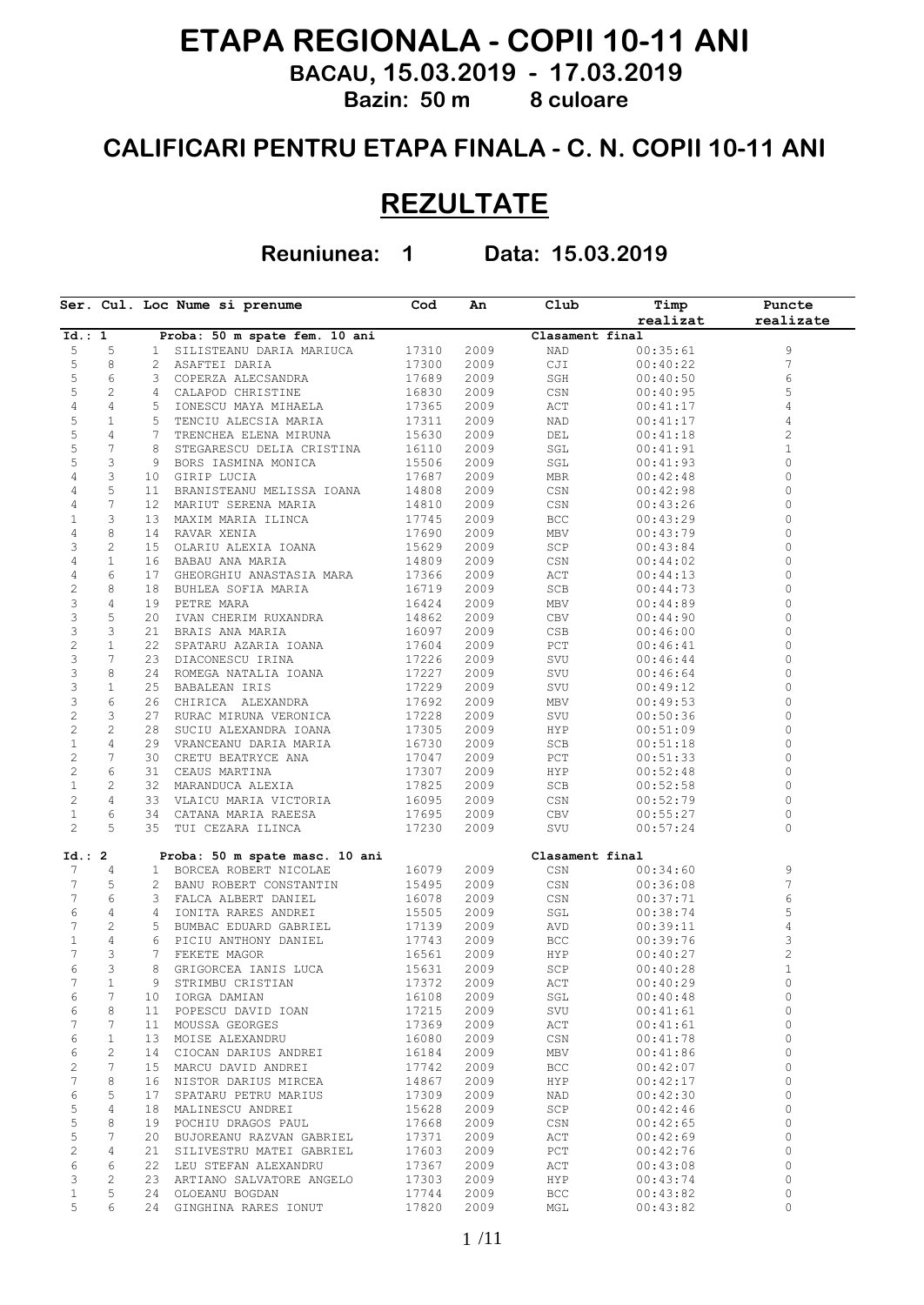| 3                                | 1                | 26              | BIRSAN ALBERT                                   | 17605          | 2009         | PCT             | 00:44:22             |                         |
|----------------------------------|------------------|-----------------|-------------------------------------------------|----------------|--------------|-----------------|----------------------|-------------------------|
| $\overline{4}$                   | 5                | 27              | ROMEGA RARES BOGDAN                             | 17217          | 2009         | SVU             | 00:44:42             |                         |
| $\overline{4}$                   | 4                | 28              | NICUT DAVID                                     | 17373          | 2009         | ACT             | 00:44:71             | C                       |
| 3                                | 7                | 29              | BOKOR RUBEN PETER                               | 17304          | 2009         | HYP             | 00:44:87             | C                       |
| 5                                | $\mathbf{1}$     | 29              | ULIANOV TUDOR GABRIEL                           | 17364          | 2009         | ACT             | 00:44:87             | C                       |
| $\ensuremath{\mathsf{3}}$        | 6                | 31              | DIACONESCU VLAD                                 | 17216          | 2009         | SVU             | 00:45:05             | C                       |
| 5                                | 3                | 32              |                                                 | 17674          | 2009         |                 |                      | C                       |
|                                  |                  |                 | URSAN ENACHE DENIS                              |                |              | SGL             | 00:45:11             |                         |
| 5                                | 5                | 33              | CIOBANESCU MARIO                                | 17686          | 2009         | MBR             | 00:45:39             | C                       |
| 5                                | $\overline{c}$   | 34              | SERBAN ANDREI OVIDIU                            | 17370          | 2009         | ACT             | 00:45:43             | C                       |
| 3                                | 4                | 35              | MIROS VLAD CASIAN                               | 17218          | 2009         | SVU             | 00:45:44             | C                       |
| $\overline{4}$                   | 8                | 36              | COSTACHE ALEXANDRU                              | 17697          | 2009         | CBV             | 00:45:51             | C                       |
| $\overline{4}$                   | 6                | 37              | MARTIN LUCAS                                    | 14873          | 2009         | CBV             | 00:46:32             | C                       |
| 4                                | 2                | 38              | BISCEANU ALEXANDRU                              | 17368          | 2009         | ACT             | 00:46:95             | C                       |
| 3                                | 8                | 39              | CINDESCU ALEXANDRU FLORIN                       | 17606          | 2009         | PCT             | 00:47:10             | C                       |
| $\overline{4}$                   | $\mathbf{1}$     | 40              | RUSU RAZVAN STEFAN                              | 17667          | 2009         | CSN             | 00:47:23             | C                       |
| $\sqrt{4}$                       | 3                | 41              | BENCHEA CRISTIAN STEFAN                         | 16098          | 2009         | CSB             | 00:47:54             | C                       |
| $\ensuremath{\mathsf{3}}$        | 5                | 42              | ATUDOREI ADRIAN MARIAN                          | 17219          | 2009         | SVU             | 00:48:68             | C                       |
| $\mathsf 3$                      | 3                | 43              | NECHIFOR GABRIEL ALEXANDR                       | 17258          | 2009         | SVU             | 00:49:10             | C                       |
| $\overline{c}$                   | $\overline{c}$   | 44              | COCIAS SAMUEL LUDOVIC                           | 16715          | 2009         | SCB             | 00:49:54             | C                       |
| $\sqrt{2}$                       | 3                | 45              | LUPU GEORGE CRISTIAN                            | 16726          | 2009         | SCB             | 00:50:49             | C                       |
| $\overline{4}$                   | 7                | 46              | GHEORGHE MARIO ALEXANDRU                        | 17363          | 2009         | ACT             | 00:51:05             | C                       |
| $\sqrt{2}$                       | 5                | 47              | JICU ALEXANDRU IOAN                             | 15897          | 2009         | SCB             | 00:54:20             | C                       |
| $\mathbf{1}$                     | 3                | 48              | ALBU IUSTIN                                     | 17823          | 2009         | SCB             |                      | C                       |
| $\mathbf{2}$                     | 6                | 49              | RUSU YANIS STEFAN                               |                |              |                 | 00:56:28             | $\circ$                 |
|                                  |                  |                 |                                                 | 16717          | 2009         | SCB             | 00:59:48             |                         |
| Id.: 3                           |                  |                 | Proba: 50 m bras masc. 11 ani                   |                |              | Clasament final |                      |                         |
| 5                                | 5                |                 | JELER ALEXANDRU IONUT                           | 16183          | 2008         | MBV             | 00:40:72             |                         |
|                                  |                  | $\mathbf{1}$    |                                                 |                |              |                 |                      | S<br>7                  |
| 5                                | 4                |                 | 2 PRICOPOAIA RARES IOAN                         | 17076          | 2008         | NAD             | 00:41:66             |                         |
| 5                                | 8                | 3               | BARTIS TUDOR ANDREI                             | 16187          | 2008         | MBV             | 00:42:16             | $\epsilon$              |
| $\mathbb S$                      | $\overline{7}$   | 4               | IONITA MIHNEA GEORGE                            | 16626          | 2008         | $_{\rm PCT}$    | 00:42:68             | 5                       |
| 5                                | 3                | 5               | GAVRILOVICI PATRICK                             | 16981          | 2008         | SVU             | 00:43:11             | $\overline{4}$          |
| 5                                | $\sqrt{2}$       | 6               | ADAMESCU DAVID ANDREI                           | 15086          | 2008         | BCC             | 00:43:17             | 3                       |
| 4                                | $\overline{c}$   | 7               | ROGOVEANU ALEXANDRU IOAN                        | 17046          | 2008         | PCT             | 00:43:49             | $\overline{c}$          |
| $\overline{4}$                   | 5                | 8               | FLORESCU ALEXANDRU STEFAN                       | 15834          | 2008         | ACT             | 00:43:52             | $\mathbf{1}$            |
| $\overline{4}$                   | 6                | 9               | CHIRANA ANDREI NICOLAE                          | 16107          | 2008         | SGL             | 00:43:77             | C                       |
| 5                                | 6                | 10              | PORFIR VLAD IOAN                                | 15112          | 2008         | ANA             | 00:44:44             | C                       |
| 3                                | 5                | 11              | LAIU RARES STEFAN                               | 15627          | 2008         | SCP             | 00:45:74             | C                       |
| $\sqrt{4}$                       | 4                | 12 <sub>1</sub> | ALI AMIR                                        | 16630          | 2008         | PCT             | 00:46:19             | C                       |
| 5                                | $\mathbf{1}$     | 13              | JIPESCU DAVID                                   | 15841          | 2008         | BCC             | 00:46:44             | C                       |
| $\sqrt{4}$                       | 7                | 14              | BARBAT VLAD STEFAN                              | 15083          | 2008         | BCC             | 00:46:92             | C                       |
| $\overline{4}$                   | 8                | 15              | COSTACHE SEBASTIAN IOAN                         | 16963          | 2008         | BCC             | 00:47:18             | С                       |
| $\overline{4}$                   | 3                | 16              | ARTENE LUCA                                     | 14804          | 2008         | CSN             | 00:48:01             | C                       |
| $\ensuremath{\mathsf{3}}$        | 3                | 17              | BARBU MATEI ALEXANDRU                           | 15085          | 2008         | BCC             | 00:48:28             | C                       |
| $\overline{4}$                   | $\mathbf 1$      | 18              | TROFIN LUCA ALEXANDRU                           | 16549          | 2008         | AGL             | 00:48:32             | C                       |
| $\ensuremath{\mathsf{3}}$        | 7                | 19              | HORVAT ALEXANDRU CRISTIAN                       | 15489          | 2008         | CSN             | 00:48:51             | C                       |
| 3                                | 4                | 20              | TAGA OCTAVIAN ANDREI                            | 16094          | 2008         | CSB             | 00:48:61             | C                       |
|                                  |                  |                 |                                                 |                |              |                 |                      |                         |
| 3                                | 2                | 21              | APACHITEI OCTAVIAN                              | 16076          | 2008         | CSN             | 00:48:95             | C                       |
| $\mathbf{1}$                     | 3                | 22              | MANEA RAUL ANDREI                               | 17374          | 2008         | ACT             | 00:49:55             | C                       |
| 3                                | 8                |                 | 23 FARINA ALFONZETTI VICTOR                     | 16967          | 2008         | PCT             | 00:50:00             | $\circ$                 |
| 3                                | 6                |                 | 24 POPA MIHNEA OCTAVIAN                         | 16188          | 2008         | MBV             | 00:50:56             | C                       |
| $\overline{c}$                   | 1                |                 | 25 RUARO PATRICK                                | 17698          | 2008         | CBV             | 00:50:65             | C                       |
| 3                                | $\mathbf{1}$     |                 | 26 NEAGU VICTOR MATEI                           | 16976          | 2008         | SCP             | 00:50:88             | $\circ$                 |
| $\mathbf{1}$                     | $\overline{4}$   | 27              | ZAROJANU DAVID IONUT                            | 17079          | 2008         | NAD             | 00:51:07             | $\mathsf{C}$            |
| $\overline{c}$                   | $\overline{4}$   | 28              | FARKAS DANIEL MARK                              | 17039          | 2008         | VSK             | 00:52:40             | $\circ$                 |
| $\mathbf{2}$                     | 6                |                 | 29 ROMANIUC MIHAI                               | 16975          | 2008         | SCP             | 00:52:92             | $\circ$                 |
| $\overline{c}$                   | 5                | 30              | CAPOTA ALEXANDRU MATEI                          | 16552          | 2008         | AGL             | 00:56:77             | $\circ$                 |
| $\mathbf{1}$                     | 6                |                 | 31 PASCARIU COCOS STEFAN                        | 17234          | 2008         | SVU             | 00:57:81             | $\circ$                 |
| $\overline{c}$                   | 7                | 32              | BENKO GABRIEL LUCA                              | 17306          | 2008         | HYP             | 00:57:88             | $\mathbb C$             |
| $\mathbf{1}$                     | 2                |                 | 33 BUFTEA FLAVIAN                               | 17532          | 2008         | SCP             | 00:58:22             | $\mathbb C$             |
| $\mathbf{1}$                     | 5                | 34              | TOMOS ISVAN CRISTIAN                            | 17308          | 2008         | HYP             | 00:59:50             | $\mathbb C$             |
| $\overline{2}$                   | 3                |                 | 35 SANDU MATEI                                  | 16651          | 2008         | LBR             | 01:04:14             | $\circ$                 |
| $\overline{2}$                   | $\mathbf{2}$     |                 | 36 OANCEA BOGDAN ALEX.                          | 16650          | 2008         | LBR             | 01:04:25             | $\mathbb C$             |
| $\mathbf{2}$                     | 8                |                 | 37 VENIS EDUARD ALEXANDRU                       | 17416          | 2008         | DEL             | 01:08:44             | $\mathbb C$             |
|                                  |                  |                 |                                                 |                |              |                 |                      |                         |
| Id.: 4                           |                  |                 | Proba: 50 m bras fem. 11 ani                    |                |              | Clasament final |                      |                         |
| 4                                | 5                |                 | 1 STEFURA INGRID                                | 14803          | 2008         | CSN             | 00:40:83             | $\mathsf{S}$            |
| 4                                | 4                |                 | 2 MARDARU KLARA STEFANIA                        | 14523          | 2008         | SGL             | 00:41:13             | $\overline{7}$          |
| 4                                | 3                |                 | 3 DONCILA DARIA NICOLE                          | 16555          | 2008         | AGL             | 00:41:49             | $\epsilon$              |
| $\overline{4}$                   | 6                |                 | 4 OSTAFE MARIA GIULIA                           | 14573          | 2008         | MBV             | 00:41:86             | $\overline{5}$          |
|                                  |                  |                 |                                                 |                |              |                 | 00:42:95             | $\overline{4}$          |
|                                  | $\mathbf{1}$     |                 |                                                 |                |              |                 |                      |                         |
| $\overline{4}$                   |                  |                 | 5 AMARIEI RIANNA                                | 17080          | 2008         | NAD             |                      |                         |
| $\overline{4}$                   | 8<br>7           |                 | 6 FORTU ALESIA MARIA                            | 16932          | 2008         | AGL             | 00:43:52             | $\mathbf{B}$            |
| $\overline{4}$                   |                  |                 | 7 BACIU AMALIA GEORGIANA                        | 17081          | 2008         | NAD             | 00:44:06             | $\overline{c}$          |
| $\overline{4}$                   | $\overline{c}$   |                 | 8 ALEXA DARIA                                   | 17077          | 2008         | NAD             | 00:44:11             | $\mathbf{1}$            |
| 3                                | $\overline{4}$   |                 | 9 MUNTEANU MIHAELA                              | 15840          | 2008         | MED             | 00:44:74             | $\mathbb C$             |
| $\mathsf 3$                      | 5                |                 | 10 ARDELEAN ANA MARIA                           | 16548          | 2008         | AGL             | 00:45:53             | $\circ$                 |
| $\mathsf 3$                      | 3                |                 | 11 VILCIU RALUCA MARIA                          | 16186          | 2008         | MBV             | 00:47:31             | $\mathbb C$             |
| $\ensuremath{\mathsf{3}}$        | $7\phantom{.0}$  |                 | 12 SARBU ALEXANDRA                              | 16628          | 2008         | ACT             | 00:47:95             | $\mathbb C$             |
| $\sqrt{2}$                       | $\overline{4}$   | 13              | BATRINU GABRIELA BIANCA                         | 16646          | 2008         | LBR             | 00:49:24             | $\mathsf{C}$            |
| $\mathfrak{Z}$                   | 2                | 14              | DOBRE IOANA                                     | 16423          | 2008         | MBV             | 00:50:50             | $\mathbb C$             |
| $\mathsf 3$                      | $\mathbf{1}$     | 15              | MEREALBE BRIANA ELENA                           | 15626          | 2008         | SCP             | 00:50:53             | $\circ$                 |
| $\mathcal{E}$                    | 8                |                 | 16 CARSTEA IRINA                                | 16176          | 2008         | MBV             | 00:51:38             | $\circ$                 |
| $\mathbf{2}$                     | 5                | 17              | ROGOZA CARMEN IONELA                            | 16649          | 2008         | LBR             | 00:51:51             | $\mathbb C$             |
| $\mathbf{1}$                     | 3                |                 | 18 MILEA ANA IUSTINA                            | 16722          | 2008         | SCB             | 00:52:28             | $\mathbb C$             |
| $\overline{2}$<br>$\overline{c}$ | 6<br>$7^{\circ}$ |                 | 19 MUJDEI IOANA DARIA<br>20 PRIFTI SOPHIA MARIA | 15623<br>17607 | 2008<br>2008 | SCP<br>PCT      | 00:52:39<br>00:54:16 | $\circ$<br>$\mathsf{C}$ |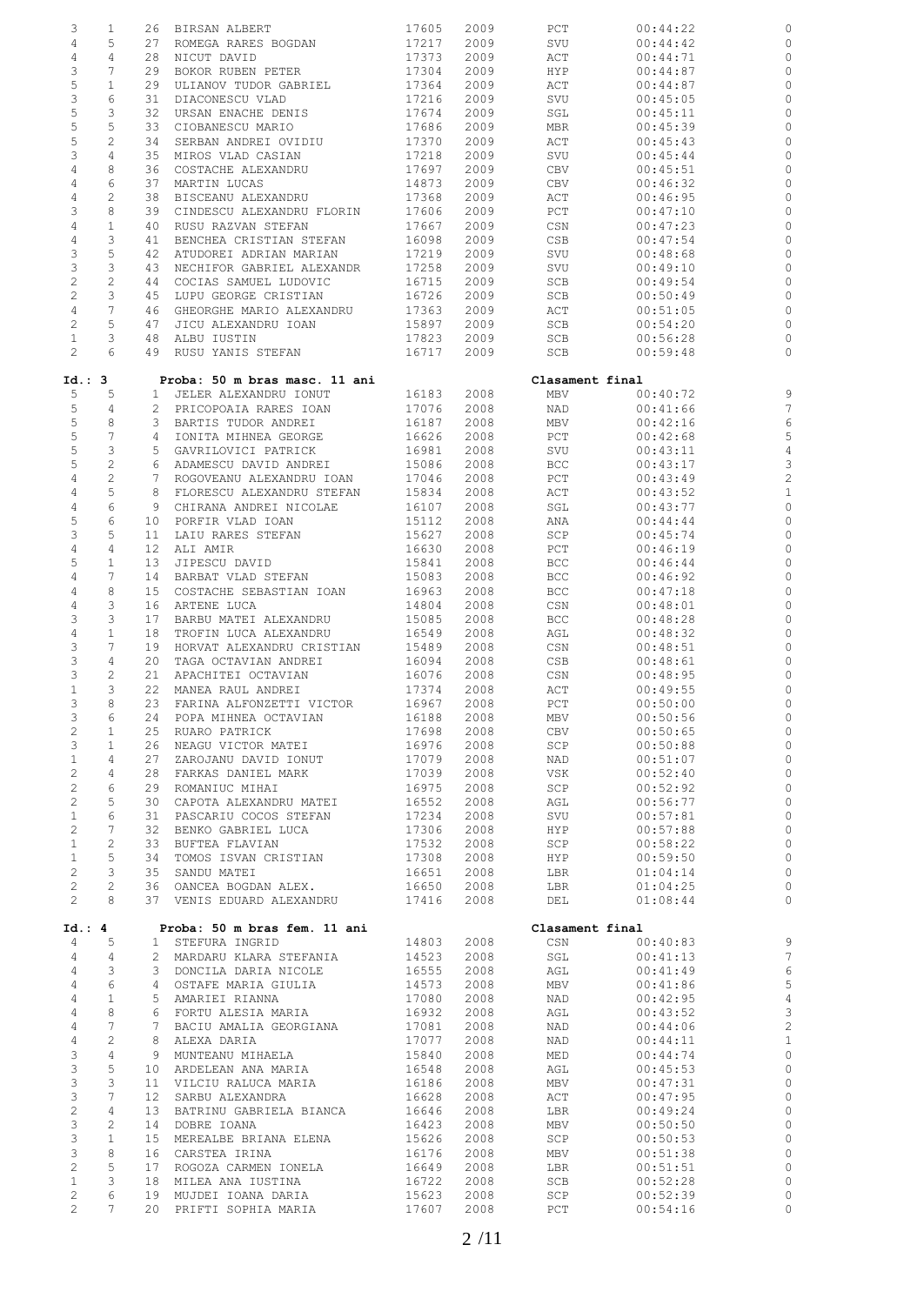| 2                         | 3                     | 21              | NEAGU MARIA                      | 16638 | 2008 | SGL             | 00:54:53  | C              |
|---------------------------|-----------------------|-----------------|----------------------------------|-------|------|-----------------|-----------|----------------|
|                           |                       |                 |                                  |       |      |                 |           |                |
| $\mathbf{1}$              | 4                     | 22              | LAZAREV VICTORIA CLEOPATR        | 17410 | 2008 | DEL             | 01:04:86  |                |
| $\mathbf{1}$              | 5                     | 23              | IORDACHE SOFIA                   | 17827 | 2008 | SCB             | 01:05:18  | C              |
| $\overline{c}$            | $\mathbf{1}$          | 24              | POPESCU ALESIA MARIA             | 17412 | 2008 | DEL             | 01:05:38  | C              |
|                           |                       |                 |                                  |       |      |                 |           |                |
| $\overline{c}$            | $\mathbf{2}^{\prime}$ | 25              | CHEPTINE IOANA MIRUNA            | 16974 | 2008 | SCP             | 01:09:31  | C              |
| 3                         | 6                     |                 | 26 OPRISAN MARIA ISABELA         | 16556 | 2008 | AGL             | Descalif. | C              |
|                           |                       |                 |                                  |       |      |                 |           |                |
|                           |                       |                 |                                  |       |      |                 |           |                |
| Id.: 5                    |                       |                 | Proba: 50 m fluture masc. 10 ani |       |      | Clasament final |           |                |
| 6                         | $\overline{4}$        | 1               | BORCEA ROBERT NICOLAE            | 16079 | 2009 | CSN             | 00:33:97  | S              |
|                           |                       |                 |                                  |       |      |                 |           |                |
| 6                         | 5                     | 2               | BANU ROBERT CONSTANTIN           | 15495 | 2009 | CSN             | 00:34:33  |                |
| 6                         | 7                     | 3               | BUMBAC EDUARD GABRIEL            | 17139 | 2009 | AVD             | 00:36:67  | $\epsilon$     |
|                           |                       |                 |                                  |       |      |                 |           |                |
| 6                         | 6                     | 4               | IORGA DAMIAN                     | 16108 | 2009 | SGL             | 00:37:35  | 5              |
| 6                         | 3                     | 5               | IONITA RARES ANDREI              | 15505 | 2009 | SGL             | 00:38:65  | 4              |
| 5                         | 6                     |                 |                                  |       |      |                 |           |                |
|                           |                       | 6               | MOISE ALEXANDRU                  | 16080 | 2009 | CSN             | 00:39:14  | З              |
| 6                         | $\mathbf{2}$          | $7^{\circ}$     | GRIGORCEA IANIS LUCA             | 15631 | 2009 | SCP             | 00:39:19  | $\overline{c}$ |
| $\epsilon$                | 8                     | 8               | CIOCAN DARIUS ANDREI             | 16184 | 2009 | MBV             | 00:39:21  | $\mathbf{1}$   |
|                           |                       |                 |                                  |       |      |                 |           |                |
| $\sqrt{2}$                | 8                     | 9               | SILIVESTRU MATEI GABRIEL         | 17603 | 2009 | PCT             | 00:40:45  | C              |
| 6                         | $\mathbf{1}$          | 10              | MALINESCU ANDREI                 | 15628 | 2009 | SCP             | 00:41:02  | С              |
| 5                         | 8                     |                 |                                  |       |      |                 |           | C              |
|                           |                       | 11              | BUJOREANU RAZVAN GABRIEL         | 17371 | 2009 | ACT             | 00:41:05  |                |
| 5                         | 4                     | 12 <sub>2</sub> | GINGHINA RARES IONUT             | 17820 | 2009 | MGL             | 00:41:67  | C              |
| $\mathbb S$               | $\mathbf{1}$          | 13              | NICUT DAVID                      | 17373 | 2009 | ACT             | 00:41:85  | C              |
|                           |                       |                 |                                  |       |      |                 |           |                |
| 5                         | 2                     | 14              | LEU STEFAN ALEXANDRU             | 17367 | 2009 | ACT             | 00:42:37  | C              |
| 5                         | 3                     | 15              | NISTOR DARIUS MIRCEA             | 14867 | 2009 | HYP             | 00:43:24  | C              |
|                           | 3                     |                 |                                  |       |      |                 | 00:43:34  | C              |
| $\overline{4}$            |                       | 16              | POPESCU DAVID IOAN               | 17215 | 2009 | SVU             |           |                |
| 5                         | $\overline{7}$        | 17              | URSAN ENACHE DENIS               | 17674 | 2009 | SGL             | 00:43:69  | C              |
| $\sqrt{2}$                | 3                     | 18              | ARTIANO SALVATORE ANGELO         | 17303 | 2009 | HYP             | 00:44:26  | C              |
|                           |                       |                 |                                  |       |      |                 |           |                |
| 4                         | 4                     | 19              | FALCA ALBERT DANIEL              | 16078 | 2009 | CSN             | 00:44:74  | C              |
| $\overline{4}$            | 6                     | 20              | PLESU RAZVAN                     | 17685 | 2009 | MBR             | 00:45:20  | C              |
|                           |                       |                 |                                  |       |      |                 |           |                |
| $\sqrt{2}$                | $\overline{7}$        | 21              | BIRSAN ALBERT                    | 17605 | 2009 | PCT             | 00:45:61  | C              |
| $\mathbf{1}$              | 2                     | 22              | OLOEANU BOGDAN                   | 17744 | 2009 | BCC             | 00:45:87  |                |
| $\mathbf{1}$              | 3                     | 23              | MARCU DAVID ANDREI               | 17742 | 2009 | <b>BCC</b>      | 00:46:42  | C              |
|                           |                       |                 |                                  |       |      |                 |           |                |
| $\overline{4}$            | $\overline{c}$        | 24              | ULIANOV TUDOR GABRIEL            | 17364 | 2009 | ACT             | 00:46:65  | C              |
| $\sqrt{4}$                | $\mathbf 1$           | 25              | DIACONESCU VLAD                  | 17216 | 2009 | SVU             | 00:46:80  | C              |
|                           |                       | 26              |                                  |       |      |                 |           |                |
| 3                         | 5                     |                 | POCHIU DRAGOS PAUL               | 17668 | 2009 | CSN             | 00:46:93  | C              |
| $\sqrt{2}$                | 6                     | 27              | BOKOR RUBEN PETER                | 17304 | 2009 | HYP             | 00:47:31  | C              |
| 5                         | 5                     | 28              | FEKETE MAGOR                     | 16561 | 2009 | HYP             | 00:48:21  | C              |
|                           |                       |                 |                                  |       |      |                 |           |                |
| $\sqrt{4}$                | 8                     | 29              | STRIMBU CRISTIAN                 | 17372 | 2009 | ACT             | 00:48:56  | C              |
| $\overline{4}$            | 7                     | 30              | MOUSSA GEORGES                   | 17369 | 2009 | ACT             | 00:48:84  | C              |
| $\ensuremath{\mathsf{3}}$ | 7                     | 31              |                                  |       |      |                 |           | C              |
|                           |                       |                 | ROMEGA RARES BOGDAN              | 17217 | 2009 | SVU             | 00:49:01  |                |
| $\ensuremath{\mathsf{3}}$ | 4                     | 32              | SERBAN ANDREI OVIDIU             | 17370 | 2009 | ACT             | 00:49:13  | C              |
| $\ensuremath{\mathsf{3}}$ | 2                     | 33              | BENCHEA CRISTIAN STEFAN          | 16098 | 2009 | CSB             | 00:50:64  | C              |
|                           |                       |                 |                                  |       |      |                 |           |                |
| $\sqrt{2}$                | 4                     | 34              | RUSU RAZVAN STEFAN               | 17667 | 2009 | CSN             | 00:51:20  | C              |
| $\ensuremath{\mathsf{3}}$ | 3                     | 35              | BISCEANU ALEXANDRU               | 17368 | 2009 | ACT             | 00:52:01  | C              |
| 3                         | $\mathbf{1}$          | 36              | MIROS VLAD CASIAN                | 17218 | 2009 | SVU             | 00:52:10  | C              |
|                           |                       |                 |                                  |       |      |                 |           |                |
| $\mathbf{1}$              | 5                     | 37              | COCIAS SAMUEL LUDOVIC            | 16715 | 2009 | SCB             | 00:53:96  | C              |
| 3                         | 8                     | 38              | ATUDOREI ADRIAN MARIAN           | 17219 | 2009 | SVU             | 00:54:02  | C              |
|                           |                       |                 |                                  |       |      |                 |           |                |
| $\overline{c}$            | 5                     | 39              | COSTACHE ALEXANDRU               | 17697 | 2009 | CBV             | 00:55:83  | C              |
| 4                         | 5                     | 40              | MARTIN LUCAS                     | 14873 | 2009 | CBV             | 00:56:27  | C              |
| 3                         | 6                     | 41              | GHEORGHE MARIO ALEXANDRU         | 17363 | 2009 | ACT             | 00:56:29  | $\mathsf{C}$   |
|                           |                       |                 |                                  |       |      |                 |           |                |
| 2                         | 1                     | 42              | CINDESCU ALEXANDRU FLORIN        | 17606 | 2009 | PCT             | 00:56:84  |                |
| $\overline{c}$            | 2                     | 43              | NECHIFOR GABRIEL ALEXANDR        | 17258 | 2009 | SVU             | 01:04:73  | C              |
|                           |                       |                 |                                  |       |      |                 |           |                |
| $\mathbf{1}$              | 4                     | 44              | RUSU YANIS STEFAN                | 16717 | 2009 | SCB             | 01:13:93  | C              |
| $\mathbf{1}$              | 6                     | 45              | PICIU ANTHONY DANIEL             | 17743 | 2009 | <b>BCC</b>      | Descalif. | $\circ$        |
| $\mathbf{1}$              | $7^{\circ}$           | 45              | ALBU IUSTIN                      | 17823 | 2009 | SCB             | Descalif. | $\mathcal{C}$  |
|                           |                       |                 |                                  |       |      |                 |           |                |
|                           |                       |                 |                                  |       |      |                 |           |                |
| Id.: 6                    |                       |                 | Proba: 50 m fluture fem. 10 ani  |       |      | Clasament final |           |                |
| 5                         | 3                     | $\mathbf{1}$    | SILISTEANU DARIA MARIUCA         | 17310 | 2009 | NAD             | 00:36:61  | S              |
|                           |                       |                 |                                  |       |      |                 |           |                |
| 5                         | 5                     |                 | 2 BORS IASMINA MONICA            | 15506 | 2009 | SGL             | 00:36:64  | 7              |
| 5                         | 6                     | 3               | COPERZA ALECSANDRA               | 17689 | 2009 | SGH             | 00:36:75  | $\epsilon$     |
| 5                         | 2                     | 4               | CALAPOD CHRISTINE                | 16830 | 2009 | CSN             | 00:37:97  | $\overline{5}$ |
|                           |                       |                 |                                  |       |      |                 |           |                |
| 5                         | $\mathbf{1}$          | 5               | ASAFTEI DARIA                    | 17300 | 2009 | CJI             | 00:38:63  | $\overline{4}$ |
| $1\,$                     | 5                     | 6               | MAXIM MARIA ILINCA               | 17745 | 2009 | BCC             | 00:39:47  | $\mathbf{C}$   |
| 5                         | 7                     | 7               | STEGARESCU DELIA CRISTINA        | 16110 | 2009 | SGL             | 00:39:60  | $\overline{c}$ |
|                           |                       |                 |                                  |       |      |                 |           |                |
| 4                         | $\overline{4}$        | 8               | GIRIP LUCIA                      | 17687 | 2009 | MBR             | 00:41:57  | $\mathbf{1}$   |
| 4                         | $\overline{c}$        | 9               | TENCIU ALECSIA MARIA             | 17311 | 2009 | NAD             | 00:41:71  | $\circ$        |
|                           | 6                     |                 |                                  |       |      |                 |           |                |
| 4                         |                       | 10              | IONESCU MAYA MIHAELA             | 17365 | 2009 | ACT             | 00:41:82  | $\circ$        |
| 4                         | 3                     | 11              | BABAU ANA MARIA                  | 14809 | 2009 | CSN             | 00:41:83  | $\mathsf{C}$   |
| 4                         | 5                     | 12              | BRANISTEANU MELISSA IOANA        | 14808 | 2009 | CSN             | 00:41:87  | $\circ$        |
|                           |                       |                 |                                  |       |      |                 |           |                |
| 3                         | 5                     | 13              | OLARIU ALEXIA IOANA              | 15629 | 2009 | SCP             | 00:42:25  | $\circ$        |
| $\mathsf 3$               | 4                     | 14              | BRAIS ANA MARIA                  | 16097 | 2009 | CSB             | 00:42:55  | $\circ$        |
| 3                         | $\overline{c}$        | 15 <sub>1</sub> | MARIUT SERENA MARIA              | 14810 | 2009 | CSN             | 00:43:68  | $\mathbb C$    |
|                           |                       |                 |                                  |       |      |                 |           |                |
| 3                         | 7                     | 16              | DIACONESCU IRINA                 | 17226 | 2009 | SVU             | 00:47:48  | $\mathsf{C}$   |
| 3                         | 3                     | 17              | GHEORGHIU ANASTASIA MARA         | 17366 | 2009 | ACT             | 00:47:68  | $\circ$        |
|                           | $\mathbf{1}$          |                 |                                  |       |      |                 |           | $\circ$        |
| $\overline{4}$            |                       | 18              | RAVAR XENIA                      | 17690 | 2009 | MBV             | 00:47:79  |                |
| 4                         | $7\overline{ }$       | 19              | PETRE MARA                       | 16424 | 2009 | MBV             | 00:48:04  | $\mathbb C$    |
| $\overline{4}$            | 8                     | 20              | IVAN CHERIM RUXANDRA             | 14862 | 2009 | CBV             | 00:48:13  | $\circ$        |
|                           |                       |                 |                                  |       |      |                 |           |                |
| $\mathbf{2}$              | $\mathbf 1$           | 21              | SPATARU AZARIA IOANA             | 17604 | 2009 | PCT             | 00:50:90  | $\circ$        |
| $\ensuremath{\mathsf{3}}$ | $\mathbf{1}$          | 22              | BABALEAN IRIS                    | 17229 | 2009 | SVU             | 00:51:55  | $\circ$        |
|                           | 8                     |                 |                                  |       |      |                 |           | $\mathsf C$    |
| 3                         |                       | 23              | ROMEGA NATALIA IOANA             | 17227 | 2009 | SVU             | 00:51:97  |                |
| $\sqrt{2}$                | 8                     | 24              | BUHLEA SOFIA MARIA               | 16719 | 2009 | SCB             | 00:52:82  | $\circ$        |
| $\mathfrak{Z}$            | 6                     | 25              | CHIRICA ALEXANDRA                | 17692 | 2009 | MBV             | 00:54:42  | $\circ$        |
|                           |                       |                 |                                  |       |      |                 |           |                |
| $\overline{c}$            | 7                     | 26              | CRETU BEATRYCE ANA               | 17047 | 2009 | PCT             | 00:56:36  | $\circ$        |
| $\mathbf{2}$              | 4                     | 27              | VLAICU MARIA VICTORIA            | 16095 | 2009 | CSN             | 00:57:59  | $\circ$        |
| $\mathbf{2}$              | 5                     | 28              |                                  |       |      |                 |           | $\circ$        |
|                           |                       |                 | RURAC MIRUNA VERONICA            | 17228 | 2009 | SVU             | 00:58:04  |                |
| $\mathbf{1}$              | 6                     |                 | 29 MARANDUCA ALEXIA              | 17825 | 2009 | SCB             | 00:58:25  | $\circ$        |
|                           |                       |                 |                                  |       |      |                 |           |                |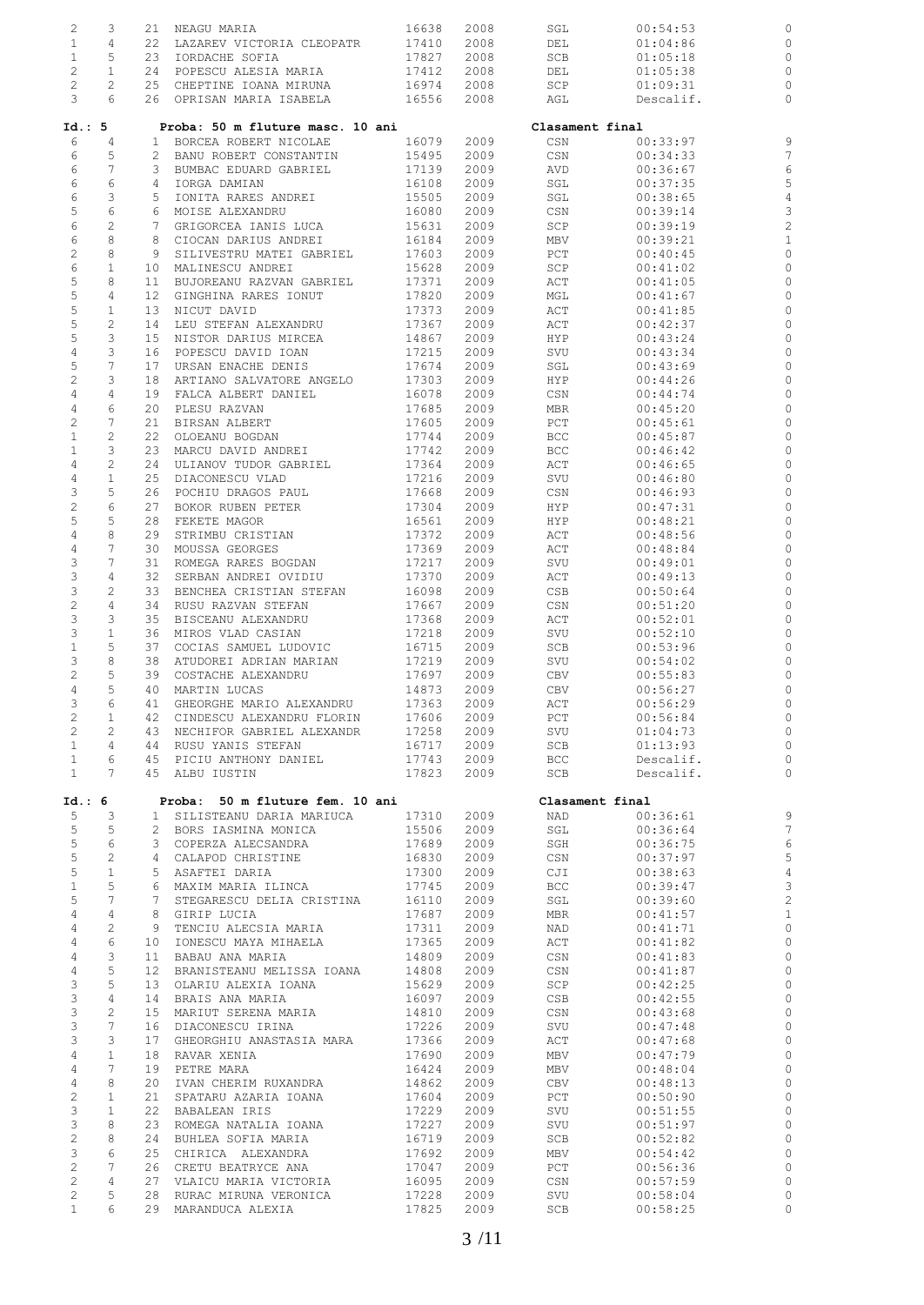| 2<br>$\overline{c}$            | 6<br>2                |    | 30 CEAUS MARTINA                                   | 17307          | 2009         | HYP             | 01:02:35             |                            |
|--------------------------------|-----------------------|----|----------------------------------------------------|----------------|--------------|-----------------|----------------------|----------------------------|
|                                |                       |    | 31 SUCIU ALEXANDRA IOANA<br>32 CATANA MARIA RAEESA | 17305          | 2009         | HYP             | 01:02:62             | C                          |
| $\mathbf{1}$                   | 3                     |    |                                                    | 17695          | 2009         | CBV             | 01:10:59             | C                          |
| $\mathbf{2}$                   | 3                     |    | 33 TUI CEZARA ILINCA                               | 17230          | 2009         | SVU             | Descalif.            | C                          |
| 5                              | $\overline{4}$        |    | 33 TRENCHEA ELENA MIRUNA                           | 15630          | 2009         | DEL             | Descalif.            | $\circ$                    |
| Id.: 7                         |                       |    | Proba: 50 m liber masc. 11 ani                     |                |              | Clasament final |                      |                            |
| $\overline{4}$                 | 3                     |    | 1 JELER ALEXANDRU IONUT                            | 16183          | 2008         | MBV             | 00:31:65             | S                          |
| 5                              | 5                     |    | 2 COSTACHE SEBASTIAN IOAN                          | 16963          | 2008         | BCC             | 00:31:68             | $\overline{7}$             |
| 5                              | 3                     |    | 2 IONITA MIHNEA GEORGE                             | 16626          | 2008         | PCT             | 00:31:68             | 7                          |
| 5                              | $\overline{4}$        |    | 4 BARBU MATEI ALEXANDRU                            | 15085          | 2008         | BCC             | 00:31:97             | 5                          |
| 5                              | $7\phantom{.0}$       |    | 5 JIPESCU DAVID                                    | 15841          | 2008         | BCC             | 00:32:10             | $\overline{4}$             |
| $\overline{4}$                 | 5                     |    | 6 PRICOPOAIA RARES IOAN                            | 17076          | 2008         | NAD             | 00:32:16             | 3                          |
| 5                              | $\,8\,$               |    | 7 BARBAT VLAD STEFAN                               | 15083          | 2008         | BCC             | 00:32:28             | $\overline{c}$             |
| $\overline{4}$                 | 8                     |    | 8 ZAROJANU DAVID IONUT                             | 17079          | 2008         | NAD             | 00:32:68             | $\mathbf{1}$               |
| 5                              | $\mathbf{2}$          |    | 9 GAVRILOVICI PATRICK                              | 16981          | 2008         | SVU             | 00:32:94             | $\circ$                    |
| 4                              | 6                     |    | 10 ALI AMIR                                        | 16630          | 2008         | PCT             | 00:32:95             | $\circ$                    |
| $\overline{4}$                 | 7                     |    | 11 FARKAS DANIEL MARK                              | 17039          | 2008         | VSK             | 00:33:08             | $\circ$                    |
| 5                              | $\mathbf{1}$          |    | 12 ROGOVEANU ALEXANDRU IOAN                        | 17046          | 2008         | PCT             | 00:33:13             | $\mathsf{C}$               |
| $\sqrt{4}$                     | 4                     |    | 13 ARTENE LUCA                                     | 14804          | 2008         | CSN             | 00:33:48             | $\circ$                    |
| 3                              | $\overline{4}$        |    | 14 APACHITEI OCTAVIAN                              | 16076          | 2008         | CSN             | 00:33:70             | $\circ$                    |
| $\mathfrak{Z}$                 | 5                     |    | 15 FLORESCU ALEXANDRU STEFAN                       | 15834          | 2008         | ACT             | 00:33:73             | $\circ$                    |
| $\overline{4}$                 | $\mathbf{2}$          |    | 16 BARTIS TUDOR ANDREI                             | 16187          | 2008         | MBV             | 00:33:92             | $\circ$                    |
| $\overline{4}$                 | $\mathbf{1}$          | 17 | FARINA ALFONZETTI VICTOR                           | 16967          | 2008         | PCT             | 00:35:36             | $\mathcal{C}$              |
| 3                              | $7\phantom{.0}$       | 18 | TROFIN LUCA ALEXANDRU                              | 16549          | 2008         | AGL             | 00:35:70             | $\circ$                    |
| $1\,$                          | 6                     |    | 19 MANEA RAUL ANDREI                               | 17374          | 2008         | ACT             | 00:35:85             | $\circ$                    |
| 3                              | 6                     |    | 20 LAIU RARES STEFAN                               | 15627          | 2008         | SCP             | 00:35:99             | $\circ$                    |
| $\mathbf{2}$                   | $\overline{4}$        |    | 21 HORVAT ALEXANDRU CRISTIAN                       | 15489          | 2008         | CSN             | 00:36:38             | $\circ$                    |
| $\overline{c}$                 | $7\phantom{.0}$       |    | 22 ROMANIUC MIHAI                                  | 16975          | 2008         | SCP             | 00:36:62             | $\circ$                    |
| 3                              | 8                     |    | 23 CHIRANA ANDREI NICOLAE                          | 16107          | 2008         | SGL             | 00:37:27             | $\circ$                    |
| $\overline{c}$<br>$\mathsf 3$  | 5<br>$\mathbf{3}$     |    | 24 TAGA OCTAVIAN ANDREI<br>25 PORFIR VLAD IOAN     | 16094<br>15112 | 2008<br>2008 | CSB<br>ANA      | 00:37:31<br>00:37:37 | $\mathsf{C}$<br>$\circ$    |
| $\mathbf{2}$                   | $\mathbf{3}$          |    | 26 BUCUR STEFAN                                    | 15896          | 2008         | SCB             | 00:37:82             | $\circ$                    |
| 3                              | $\mathbf{2}$          |    | 27 SANDU MATEI                                     | 16651          | 2008         | LBR             | 00:38:17             | $\circ$                    |
| 3                              | $\mathbf{1}$          |    | 28 POPA MIHNEA OCTAVIAN                            | 16188          | 2008         | MBV             | 00:38:84             | $\circ$                    |
| $\mathbf{1}$                   | $7\phantom{.0}$       |    | 29 BUFTEA FLAVIAN                                  | 17532          | 2008         | SCP             | 00:38:98             | $\mathsf{C}$               |
| $\mathbf{1}$                   | $\overline{4}$        |    | 30 RUARO PATRICK                                   | 17698          | 2008         | CBV             | 00:39:40             | C                          |
| $\mathbf{2}$                   | 6                     |    | 31 OANCEA BOGDAN ALEX.                             | 16650          | 2008         | LBR             | 00:40:22             | $\circ$                    |
| $\overline{c}$                 | $\mathbf{2}$          |    | 32 NEAGU VICTOR MATEI                              | 16976          | 2008         | SCP             | 00:41:08             | $\circ$                    |
| $\overline{c}$                 | $\mathbf{1}$          |    | 33 CAPOTA ALEXANDRU MATEI                          | 16552          | 2008         | AGL             | 00:42:45             | $\circ$                    |
| $\overline{2}$                 | 8                     |    | 34 BENKO GABRIEL LUCA                              | 17306          | 2008         | HYP             | 00:43:01             | $\circ$                    |
| $\mathbf{1}$                   | 3                     |    | 35 TOMOS ISVAN CRISTIAN                            | 17308          | 2008         | HYP             | 00:43:30             | $\circ$                    |
| $\mathbf{1}$                   | $\mathbf{2}^{\prime}$ |    | 36 PASCARIU COCOS STEFAN                           | 17234          | 2008         | SVU             | 00:47:34             | C                          |
| $\mathbf{1}$                   | 5                     |    | 37 VENIS EDUARD ALEXANDRU                          | 17416          | 2008         | DEL             | 00:49:22             | C                          |
| 5                              | 6                     |    | 38 ADAMESCU DAVID ANDREI                           | 15086          | 2008         | <b>BCC</b>      | Descalif.            | $\circ$                    |
| Id.: 8                         |                       |    | Proba: 50 m liber fem. 11 ani                      |                |              | Clasament final |                      |                            |
| 4                              | 4                     |    | 1 ALEXA DARIA                                      | 17077          | 2008         | NAD             | 00:30:26             | S                          |
| $4\degree$                     | $5 -$                 |    | 2 STEFURA INGRID                                   |                | 14803 2008   |                 | CSN 00:30:72         | $\overline{7}$             |
| 4                              | 6                     |    | 3 PRISECARIU AISSIA CLAUDIA                        | 17078          | 2008         | NAD             | 00:30:79             |                            |
| 4                              | 7                     |    | 4 SARBU ALEXANDRA                                  | 16628          | 2008         | ACT             | 00:31:25             | 5                          |
| $\overline{4}$                 | $\overline{2}$        |    | 5 GEORGESCU IOANA                                  | 17074          | 2008         | NAD             | 00:32:16             | $\overline{4}$             |
| 4                              | 8                     |    | 6 DONCILA DARIA NICOLE                             | 16555          | 2008         | AGL             | 00:32:34             | $\mathbf{C}$               |
| $\overline{4}$                 | 3                     |    | 7 MUNTEANU MIHAELA                                 | 15840          | 2008         | MED             | 00:32:42             | $\overline{c}$             |
| $\overline{4}$                 | $\mathbf{1}$          |    | 8 AMARIEI RIANNA                                   | 17080          | 2008         | NAD             | 00:33:18             | $\mathbf{1}$               |
| 3                              | $7\phantom{.0}$       |    | 9 ARDELEAN ANA MARIA                               | 16548          | 2008         | AGL             | 00:34:41             | $\mathsf{C}$               |
| 3                              | $\overline{4}$        |    | 10 BACIU AMALIA GEORGIANA                          | 17081          | 2008         | NAD             | 00:34:46             | $\circ$                    |
| $\mathfrak{Z}$                 | 5                     |    | 11 FORTU ALESIA MARIA                              | 16932          | 2008         | AGL             | 00:34:94             | $\circ$                    |
| $\mathcal{E}$                  | 6                     |    | 12 BATRINU GABRIELA BIANCA                         | 16646          | 2008         | LBR             | 00:35:39             | $\circ$                    |
| 3                              | 3                     |    | 13 OPRISAN MARIA ISABELA                           | 16556          | 2008         | AGL             | 00:36:13             | $\circ$                    |
| $\mathcal{E}$                  | 8                     |    | 14 MARDARU KLARA STEFANIA                          | 14523          | 2008         | SGL             | 00:36:35             | $\mathsf{C}$               |
| 3                              | 2                     |    | 15 OSTAFE MARIA GIULIA                             | 14573          | 2008         | MBV             | 00:36:37             | $\circ$                    |
| $\mathbf{2}$                   | 5                     |    | 16 CARSTEA IRINA                                   | 16176          | 2008         | MBV             | 00:36:79             | $\mathbb C$                |
| 3                              | $\mathbf{1}$          |    | 17 VILCIU RALUCA MARIA                             | 16186          | 2008         | MBV             | 00:37:02             | $\mathbb C$                |
| $\mathbf{2}$                   | 3                     |    | 18 DOBRE IOANA                                     | 16423          | 2008         | MBV             | 00:38:27             | $\mathbb C$                |
| $\overline{2}$                 | 6                     |    | 19 MUJDEI IOANA DARIA                              | 15623          | 2008         | SCP             | 00:38:86             | $\mathbb C$                |
| $\overline{a}$                 | 8                     |    | 20 PRIFTI SOPHIA MARIA                             | 17607          | 2008         | PCT             | 00:39:05             | $\mathbb C$                |
| $\overline{2}$                 | $\overline{4}$        |    | 21 MEREALBE BRIANA ELENA                           | 15626          | 2008         | SCP             | 00:39:19             | $\mathbb C$                |
| $\overline{a}$                 | 2                     |    | 22 NEAGU MARIA                                     | 16638          | 2008         | SGL             | 00:39:95             | $\mathbb C$                |
| $\mathbf{1}$<br>$\overline{2}$ | 5<br>$7\phantom{.0}$  |    | 23 LAZAREV VICTORIA CLEOPATR                       | 17410          | 2008<br>2008 | DEL             | 00:41:62             | $\mathbb C$<br>$\mathbb C$ |
| $\mathbf{1}$                   | $\overline{4}$        |    | 24 ROGOZA CARMEN IONELA<br>25 POPESCU ALESIA MARIA | 16649<br>17412 | 2008         | LBR<br>DEL      | 00:42:43<br>00:45:66 | $\circ$                    |
| $\overline{2}$                 | $\mathbf{1}$          |    | 26 CHEPTINE IOANA MIRUNA                           | 16974          | 2008         | SCP             | 00:53:97             | $\mathsf{C}$               |
| $\mathbf{1}$                   | 3 <sup>7</sup>        |    | 27 IORDACHE SOFIA                                  | 17827          | 2008         | SCB             | 00:56:80             | $\circ$                    |
|                                |                       |    |                                                    |                |              |                 |                      |                            |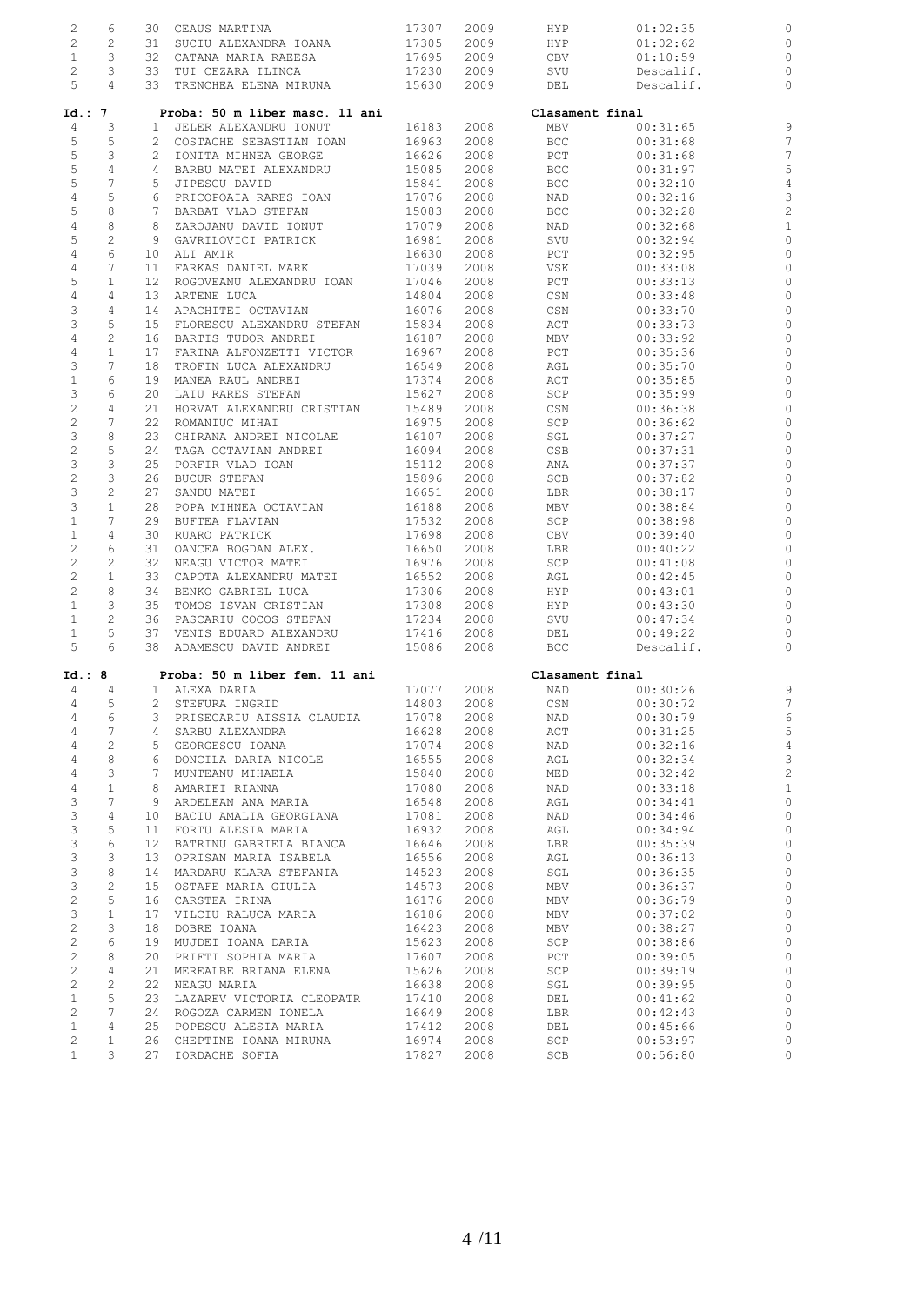**Reuniunea: 2 Data: 16.03.2019**

|                                |    | Ser. Cul. Loc Nume si prenume                                 | Cod   | An   | Club                      | Timp<br>realizat | Puncte<br>realizate |
|--------------------------------|----|---------------------------------------------------------------|-------|------|---------------------------|------------------|---------------------|
| Id.: 9                         |    | Proba: 50 m bras fem. 10 ani                                  |       |      | Clasament final           |                  |                     |
| 5<br>3                         |    | 1 ASAFTEI DARIA                                               | 17300 | 2009 | CJI                       | 00:42:81         | 9                   |
| 5<br>5                         |    | TENCIU ALECSIA MARIA<br>2                                     | 17311 | 2009 | NAD                       | 00:44:99         | 7                   |
| 5<br>4                         |    | 3 SILISTEANU DARIA MARIUCA                                    | 17310 | 2009 | NAD                       | 00:45:03         | 6                   |
| 5<br>6                         |    | 4 BRANISTEANU MELISSA IOANA                                   | 14808 | 2009 | CSN                       | 00:45:79         | 5                   |
| 5<br>8                         |    | TRENCHEA ELENA MIRUNA<br>5                                    | 15630 | 2009 | DEL                       | 00:46:42         | 4                   |
| 5<br>7                         |    | BORS IASMINA MONICA<br>6                                      | 15506 | 2009 | SGL                       | 00:46:87         | 3                   |
| $\overline{4}$<br>6            |    | OLARIU ALEXIA IOANA<br>7                                      | 15629 | 2009 | SCP                       | 00:47:73         | $\overline{c}$      |
| 4<br>4                         |    | 8<br>IONESCU MAYA MIHAELA                                     | 17365 | 2009 | ACT                       | 00:47:81         | $1\,$               |
| 5<br>1                         |    | 9<br>COPERZA ALECSANDRA                                       | 17689 | 2009 | SGH                       | 00:47:84         | 0                   |
| 4<br>5                         | 10 | GHEORGHIU ANASTASIA MARA                                      | 17366 | 2009 | ACT                       | 00:48:13         | 0                   |
| 4<br>3                         | 11 | STEGARESCU DELIA CRISTINA                                     | 16110 | 2009 | SGL                       | 00:50:02         | $\circ$             |
| 4<br>$\mathbf{1}$              |    | 12 MARIUT SERENA MARIA                                        | 14810 | 2009 | CSN                       | 00:50:89         | 0                   |
| 4<br>2                         | 13 | CALAPOD CHRISTINE                                             | 16830 | 2009 | CSN                       | 00:51:06         | $\circ$             |
| 3<br>4                         |    | 14 BABAU ANA MARIA                                            | 14809 | 2009 | CSN                       | 00:51:20         | 0                   |
| $\mathbf{1}$<br>5              | 15 | MAXIM MARIA ILINCA                                            | 17745 | 2009 | <b>BCC</b>                | 00:51:53         | $\circ$             |
| 4<br>7                         | 16 | IVAN CHERIM RUXANDRA                                          | 14862 | 2009 | CBV                       | 00:53:43         | 0                   |
| 3<br>6                         | 17 | BABALEAN IRIS                                                 | 17229 | 2009 | SVU                       | 00:53:71         | 0                   |
| 3<br>5                         |    | 18 PETRE MARA                                                 | 16424 | 2009 | MBV                       | 00:53:92         | 0                   |
| $\overline{c}$<br>$\mathbf{1}$ | 19 | BUHLEA SOFIA MARIA                                            | 16719 | 2009 | SCB                       | 00:54:33         | 0                   |
| 4<br>8                         |    | 20 RAVAR XENIA                                                | 17690 | 2009 | MBV                       | 00:55:61         | 0                   |
| 3<br>3                         | 21 | CHIRICA ALEXANDRA                                             | 17692 | 2009 | MBV                       | 01:00:53         | 0                   |
| $\overline{c}$<br>3            | 22 | CEAUS MARTINA                                                 | 17307 | 2009 | HYP                       | 01:00:70         | 0                   |
| $\sqrt{2}$<br>2                | 23 | CRETU BEATRYCE ANA                                            | 17047 | 2009 | PCT                       | 01:01:18         | 0                   |
| 3<br>8                         |    | 24 ROMEGA NATALIA IOANA                                       | 17227 | 2009 | SVU                       | 01:01:60         | 0                   |
| 3<br>2                         | 25 | BRAIS ANA MARIA                                               | 16097 | 2009 | CSB                       | 01:02:29         | 0                   |
| $\overline{c}$<br>8            |    | 26 VRANCEANU DARIA MARIA                                      | 16730 | 2009 | SCB                       | 01:03:09         | 0                   |
| 3<br>7                         | 27 | VLAICU MARIA VICTORIA                                         | 16095 | 2009 | CSN                       | 01:03:59         | 0                   |
| 3<br>$\mathbf{1}$              | 28 | DIACONESCU IRINA                                              | 17226 | 2009 | SVU                       | 01:03:65         | 0                   |
| $\mathbf{2}$<br>7              | 29 | SPATARU AZARIA IOANA                                          | 17604 | 2009 | PCT                       | 01:04:01         | 0                   |
| $\mathbf{1}$<br>3              |    | 30 CATANA MARIA RAEESA                                        | 17695 | 2009 | CBV                       | 01:05:33         | 0                   |
| $\mathbf{1}$<br>6              |    | 31 MARANDUCA ALEXIA                                           | 17825 | 2009 | SCB                       | 01:05:50         | 0                   |
| $\mathbf{2}$<br>5              | 32 | TUI CEZARA ILINCA                                             | 17230 | 2009 | SVU                       | 01:05:82         | 0                   |
| $\sqrt{2}$<br>4                | 33 | RURAC MIRUNA VERONICA                                         | 17228 | 2009 | SVU                       | 01:08:96         | 0                   |
| $\overline{c}$<br>6            |    | 34<br>SUCIU ALEXANDRA IOANA                                   | 17305 | 2009 | HYP                       | 01:10:96         | 0                   |
|                                |    |                                                               |       |      |                           |                  |                     |
| Id.: 10<br>7<br>4              |    | Proba: 50 m bras masc. 10 ani<br>IONITA RARES ANDREI<br>$1 -$ | 15505 | 2009 | Clasament final<br>SGL    | 00:43:33         | 9                   |
| 7<br>6                         |    | 2<br>BANU ROBERT CONSTANTIN                                   | 15495 | 2009 | $\mathbb{C}\,\mathsf{SN}$ | 00:44:25         | 7                   |
| $\overline{7}$<br>$\mathbf{2}$ |    | 3 BUMBAC EDUARD GABRIEL                                       | 17139 | 2009 | AVD                       | 00:44:90         | 6                   |
| $\overline{7}$<br>5            |    | 4 NISTOR DARIUS MIRCEA                                        | 14867 | 2009 | HYP                       | 00:45:10         | 5                   |
| 7<br>3                         |    | BORCEA ROBERT NICOLAE<br>4                                    | 16079 | 2009 | CSN                       | 00:45:10         | 5                   |
| $\overline{7}$<br>$\,8\,$      |    | MALINESCU ANDREI<br>6                                         | 15628 | 2009 | SCP                       | 00:45:87         | 3                   |
| 7<br>1                         |    | 7<br>GRIGORCEA IANIS LUCA                                     | 15631 | 2009 | SCP                       | 00:47:60         | $\overline{c}$      |
| 7<br>7                         |    | 8<br>IORGA DAMIAN                                             | 16108 | 2009 | SGL                       | 00:48:09         | $\mathbf{1}$        |
| 6<br>8                         |    | 9<br>BUJOREANU RAZVAN GABRIEL                                 | 17371 | 2009 | ACT                       | 00:48:18         | 0                   |
| 1<br>4                         |    | 10 PICIU ANTHONY DANIEL                                       | 17743 | 2009 | $_{\rm BCC}$              | 00:48:23         | $\circ$             |
| 5<br>5                         |    | 11 GINGHINA RARES IONUT                                       | 17820 | 2009 | MGL                       | 00:48:39         | 0                   |
| 6<br>7                         |    | 12 SPATARU PETRU MARIUS                                       | 17309 | 2009 | NAD                       | 00:49:06         | $\mathbb O$         |
| 6<br>4                         |    | 13 MARTIN LUCAS                                               | 14873 | 2009 | CBV                       | 00:50:19         | $\circ$             |
|                                |    |                                                               |       |      |                           | 00:50:20         | $\circ$             |
| 4<br>5                         |    | 14 ATUDOREI ADRIAN MARIAN                                     | 17219 | 2009 | SVU                       |                  |                     |
| 6<br>5                         |    | 15 FEKETE MAGOR                                               | 16561 | 2009 | HYP                       | 00:50:30         | 0                   |
| 6<br>6                         |    | 16 FALCA ALBERT DANIEL                                        | 16078 | 2009 | CSN                       | 00:50:37         | $\circ$             |
| 6<br>$\mathbf{1}$              |    | 17 LEU STEFAN ALEXANDRU                                       | 17367 | 2009 | ACT                       | 00:51:33         | 0                   |
| $\overline{\mathbf{c}}$<br>7   |    | 18 MARCU DAVID ANDREI                                         | 17742 | 2009 | <b>BCC</b>                | 00:51:49         | $\circ$             |
| 5<br>6                         |    | 19 POPESCU DAVID IOAN                                         | 17215 | 2009 | SVU                       | 00:51:64         | 0                   |
| 5<br>$\mathbf{2}$              | 20 | MIROS VLAD CASIAN                                             | 17218 | 2009 | SVU                       | 00:52:42         | $\circ$             |
| $\overline{c}$<br>3            |    | 21 LUPU GEORGE CRISTIAN                                       | 16726 | 2009 | SCB                       | 00:52:91         | $\circ$             |
| $\mathbf{1}$<br>5              | 22 | OLOEANU BOGDAN                                                | 17744 | 2009 | <b>BCC</b>                | 00:53:06         | $\circ$             |
| 5<br>4                         |    | 22 NICUT DAVID                                                | 17373 | 2009 | ACT                       | 00:53:06         | $\circ$             |
| 6<br>2                         | 23 | CIOCAN DARIUS ANDREI                                          | 16184 | 2009 | MBV                       | 00:53:06         | $\circ$             |
| 4<br>4                         |    | 25 PLESU RAZVAN                                               | 17685 | 2009 | MBR                       | 00:53:22         | $\circ$             |
| 6<br>3                         |    | 26 MOISE ALEXANDRU                                            | 16080 | 2009 | CSN                       | 00:53:28         | $\circ$             |
| 5<br>$\mathbf{1}$              | 27 | SERBAN ANDREI OVIDIU                                          | 17370 | 2009 | ACT                       | 00:53:44         | 0                   |
| 4<br>6                         |    | 28 BISCEANU ALEXANDRU                                         | 17368 | 2009 | $\mathtt{ACT}$            | 00:54:22         | $\circ$             |
| 5<br>3                         |    | 28 STRIMBU CRISTIAN                                           | 17372 | 2009 | ACT                       | 00:54:22         | $\circ$             |
| 4<br>7                         | 30 | ROMEGA RARES BOGDAN                                           | 17217 | 2009 | SVU                       | 00:54:76         | $\circ$             |
| 5<br>7                         |    | 31 MOUSSA GEORGES                                             | 17369 | 2009 | ACT                       | 00:55:16         | 0                   |
| 5<br>8                         | 32 | ULIANOV TUDOR GABRIEL                                         | 17364 | 2009 | ACT                       | 00:55:76         | $\mathbb O$         |
| 4<br>8                         |    | 33 POCHIU DRAGOS PAUL                                         | 17668 | 2009 | CSN                       | 00:56:67         | $\circ$             |
| 3<br>6                         |    | 34 ARTIANO SALVATORE ANGELO                                   | 17303 | 2009 | HYP                       | 00:56:68         | $\circ$             |
| $\overline{c}$<br>5            |    | 35 JICU ALEXANDRU IOAN                                        | 15897 | 2009 | SCB                       | 00:57:05         | $\circ$             |
| 3<br>2                         |    | 36 BOKOR RUBEN PETER                                          | 17304 | 2009 | HYP                       | 00:57:06         | $\circ$             |
| 3<br>$\mathbf{1}$              |    | 37 BIRSAN ALBERT                                              | 17605 | 2009 | PCT                       | 00:58:03         | $\mathbb O$         |
| 4<br>3                         |    | 38<br>URSAN ENACHE DENIS                                      | 17674 | 2009 | SGL                       | 00:58:23         | $\circ$             |
| $\overline{4}$<br>$\mathbf{2}$ |    | 39 GHEORGHE MARIO ALEXANDRU                                   | 17363 | 2009 | ACT                       | 00:58:58         | $\circ$             |
| $\overline{\mathbf{c}}$<br>2   |    | 40 COCIAS SAMUEL LUDOVIC                                      | 16715 | 2009 | SCB                       | 01:00:49         | $\circ$             |
| 3<br>4                         |    | 41 RUSU RAZVAN STEFAN                                         | 17667 | 2009 | CSN                       | 01:01:19         | 0                   |
| 3<br>3                         |    | 42 DIACONESCU VLAD                                            | 17216 | 2009 | SVU                       | 01:02:40         | 0                   |
|                                |    |                                                               |       |      |                           |                  |                     |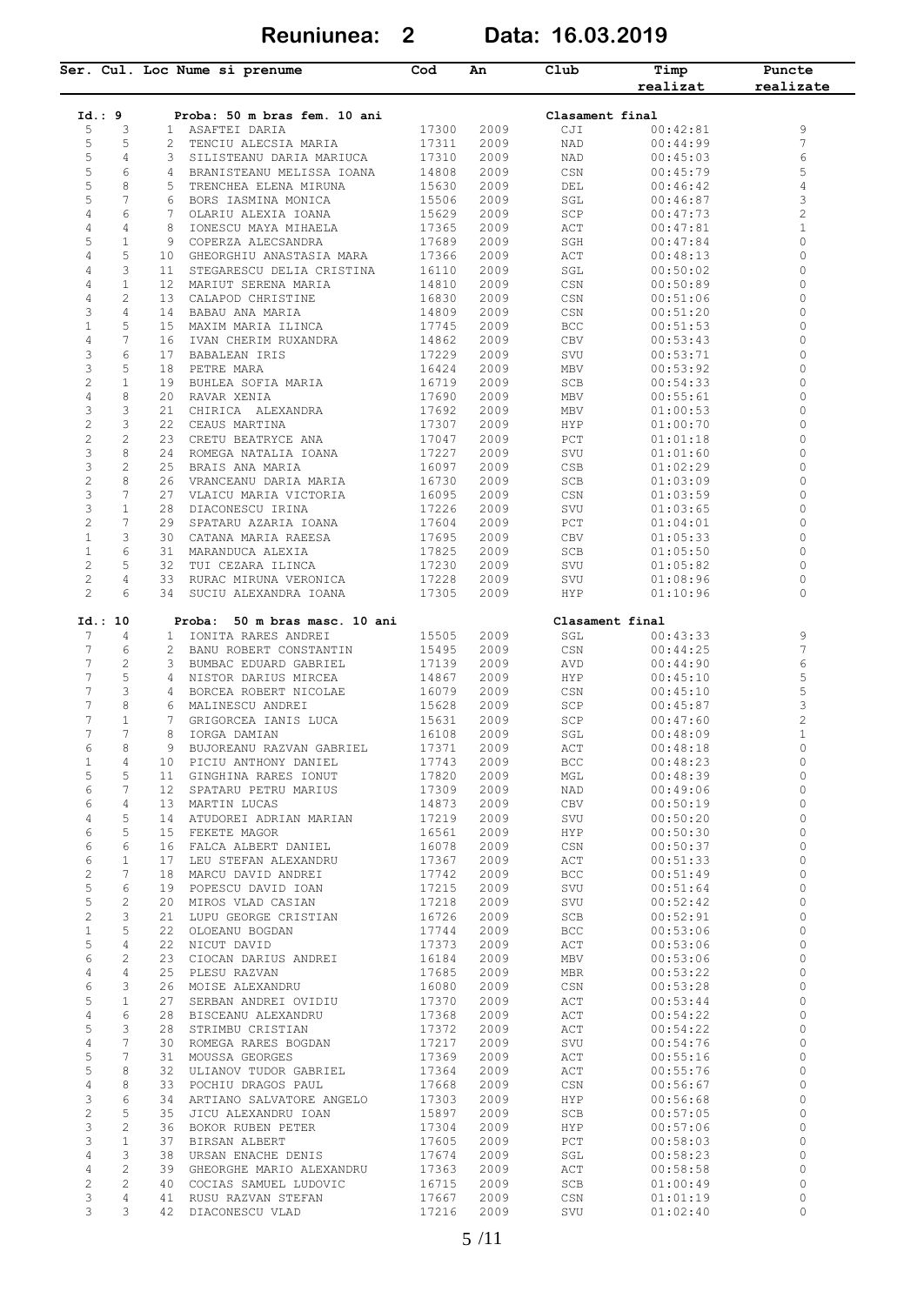| 3                         | 7                          |                 | 43 NECHIFOR GABRIEL ALEXANDR                    | 17258          | 2009         | SVU             | 01:02:79             |                     |
|---------------------------|----------------------------|-----------------|-------------------------------------------------|----------------|--------------|-----------------|----------------------|---------------------|
| $\mathbf{1}$              | 3                          |                 | 44 ALBU IUSTIN                                  | 17823          | 2009         | SCB             | 01:04:31             | C                   |
| 3                         | 5                          | 45              | COSTACHE ALEXANDRU                              | 17697          | 2009         | CBV             | 01:09:97             | C                   |
| $\overline{4}$            | $\mathbf{1}$               |                 | 46 BENCHEA CRISTIAN STEFAN                      | 16098          | 2009         | CSB             | 01:10:83             | C                   |
|                           |                            |                 |                                                 |                |              |                 |                      |                     |
| 3                         | 8                          | 47              | CINDESCU ALEXANDRU FLORIN                       | 17606          | 2009         | PCT             | 01:11:85             | C                   |
| $\mathbf{2}$              | 6                          |                 | 48 RUSU YANIS STEFAN                            | 16717          | 2009         | SCB             | 01:12:53             | C                   |
| $\mathbf{2}^{\prime}$     | $\overline{4}$             | 49              | SILIVESTRU MATEI GABRIEL                        | 17603          | 2009         | PCT             | Descalif.            | $\circ$             |
|                           |                            |                 |                                                 |                |              |                 |                      |                     |
| Id.: 11                   |                            |                 | Proba: 200 m liber fem. 11 ani                  |                |              | Clasament final |                      |                     |
| 4                         | 6                          |                 | 1 ALEXA DARIA                                   | 17077          | 2008         | NAD             | 02:25:71             | S                   |
| $\overline{4}$            | 4                          |                 | 2 GEORGESCU IOANA                               | 17074          | 2008         | NAD             | 02:26:05             | 7                   |
| 4                         | 3                          |                 | 3 PRISECARIU AISSIA CLAUDIA                     | 17078          | 2008         | NAD             | 02:32:76             | $\epsilon$          |
|                           | 5                          |                 |                                                 |                |              |                 |                      |                     |
| 4                         |                            |                 | 4 MUNTEANU MIHAELA                              | 15840          | 2008         | MED             | 02:34:51             | 5                   |
| $\sqrt{4}$                | 7                          |                 | 5 AMARIEI RIANNA                                | 17080          | 2008         | NAD             | 02:34:94             | $\overline{4}$      |
| $\overline{4}$            | $\mathbf{1}$               |                 | 6 STEFURA INGRID                                | 14803          | 2008         | CSN             | 02:34:96             | 3                   |
| $\sqrt{4}$                | 2                          |                 | 7 SARBU ALEXANDRA                               | 16628          | 2008         | ACT             | 02:37:28             | $\overline{c}$      |
| $\sqrt{4}$                | 8                          | 8               | BACIU AMALIA GEORGIANA                          | 17081          | 2008         | NAD             | 02:38:72             | $\mathbf{1}$        |
| 3                         | $\overline{4}$             |                 | 9 DONCILA DARIA NICOLE                          | 16555          | 2008         | AGL             | 02:42:50             | C                   |
| $\ensuremath{\mathsf{3}}$ | 5                          | 10              | ARDELEAN ANA MARIA                              | 16548          | 2008         | AGL             | 02:44:86             | C                   |
| $\mathsf 3$               | 8                          |                 | 11 OSTAFE MARIA GIULIA                          | 14573          | 2008         | MBV             | 02:52:94             | C                   |
|                           |                            |                 |                                                 |                |              |                 |                      |                     |
| $\ensuremath{\mathsf{3}}$ | 3                          | 12              | OPRISAN MARIA ISABELA                           | 16556          | 2008         | AGL             | 02:53:55             | C                   |
| $\ensuremath{\mathsf{3}}$ | 6                          |                 | 13 FORTU ALESIA MARIA                           | 16932          | 2008         | AGL             | 02:54:17             | C                   |
| 3                         | 7                          | 14              | MARDARU KLARA STEFANIA                          | 14523          | 2008         | SGL             | 02:54:82             | C                   |
| $\ensuremath{\mathsf{3}}$ | 2                          | 15              | VILCIU RALUCA MARIA                             | 16186          | 2008         | MBV             | 02:57:03             | C                   |
| $\ensuremath{\mathsf{3}}$ | $\mathbf{1}$               | 16              | MEREALBE BRIANA ELENA                           | 15626          | 2008         | SCP             | 02:57:97             | C                   |
| $\sqrt{2}$                | $\overline{4}$             | 17              | BATRINU GABRIELA BIANCA                         | 16646          | 2008         | LBR             | 03:01:50             | C                   |
| $\sqrt{2}$                | 6                          | 18              | DOBRE IOANA                                     | 16423          | 2008         | MBV             | 03:04:24             | C                   |
|                           |                            |                 |                                                 |                |              |                 |                      |                     |
| $\sqrt{2}$                | 5                          | 19              | CARSTEA IRINA                                   | 16176          | 2008         | MBV             | 03:05:64             | C                   |
| $\overline{c}$            | $\mathbf{2}$               | 20              | MUJDEI IOANA DARIA                              | 15623          | 2008         | SCP             | 03:12:63             | C                   |
| $\overline{c}$            | 3                          | 21              | NEAGU MARIA                                     | 16638          | 2008         | SGL             | 03:20:36             | C                   |
| $\overline{c}$            | 7                          | 22              | ROGOZA CARMEN IONELA                            | 16649          | 2008         | LBR             | 03:26:73             | C                   |
| $1\,$                     | 5                          |                 | 23 LAZAREV VICTORIA CLEOPATR                    | 17410          | 2008         | DEL             | 03:33:47             | C                   |
| $\mathbf{1}$              | 4                          |                 | 24 POPESCU ALESIA MARIA                         | 17412          | 2008         | DEL             | 03:58:91             | C                   |
| $\mathbf{2}$              | $\mathbf{1}$               |                 | 25 CHEPTINE IOANA MIRUNA                        | 16974          | 2008         | SCP             | 04:14:01             | $\circ$             |
|                           |                            |                 |                                                 |                |              |                 |                      |                     |
| $\mathbf{1}$              | 3                          | 26              | IORDACHE SOFIA                                  | 17827          | 2008         | SCB             | 04:22:42             | C                   |
| $\mathbf{1}$              | 6                          |                 | 27 MILEA ANA IUSTINA                            | 16722          | 2008         | SCB             | Abandon.             | C                   |
| $\mathbf{2}$              | 8                          |                 | 27 PRIFTI SOPHIA MARIA                          | 17607          | 2008         | PCT             | Abandon.             | $\circ$             |
|                           |                            |                 |                                                 |                |              |                 |                      |                     |
| Id.: 12                   |                            |                 | Proba: 200 m liber masc. 11 ani                 |                |              | Clasament final |                      |                     |
| 5                         | 4                          |                 | 1 JIPESCU DAVID                                 | 15841          | 2008         | <b>BCC</b>      | 02:30:17             | S                   |
| 5                         | 5                          |                 | 2 ADAMESCU DAVID ANDREI                         | 15086          | 2008         | BCC             | 02:30:39             | $\overline{7}$      |
| 5                         | 3                          |                 | 3 JELER ALEXANDRU IONUT                         | 16183          | 2008         | MBV             | 02:31:83             | $\epsilon$          |
| 5                         | $\mathbf{1}$               |                 | 4 ZAROJANU DAVID IONUT                          | 17079          | 2008         | NAD             | 02:32:70             | 5                   |
| $\mathbb S$               | $\epsilon$                 |                 | 5 PRICOPOAIA RARES IOAN                         | 17076          | 2008         | NAD             | 02:34:58             | $\overline{4}$      |
| 5                         | 7                          |                 | 6 ARTENE LUCA                                   | 14804          | 2008         | CSN             | 02:36:40             | $\beta$             |
| $\sqrt{4}$                | 5                          | $7\phantom{.0}$ | IONITA MIHNEA GEORGE                            | 16626          | 2008         | PCT             | 02:36:63             | $\overline{c}$      |
|                           |                            |                 |                                                 |                |              |                 |                      |                     |
| 5                         | 8                          |                 | 8 BARBAT VLAD STEFAN                            | 15083          | 2008         | <b>BCC</b>      | 02:36:71             | $\mathbf{1}$        |
| $\overline{4}$            | 3                          |                 | 9 BARTIS TUDOR ANDREI                           | 16187          | 2008         | MBV             | 02:36:93             | C                   |
| 5                         | $\mathbf{2}$               |                 | 10 COSTACHE SEBASTIAN IOAN                      | 16963          | 2008         | BCC             | 02:38:12             | $\circ$             |
| 4                         | 2                          |                 | 11 ALI AMIR                                     | 16630          | 2008         | PCT             | 02:38:21             | $\mathbf C$         |
| 4                         | 1                          |                 | 12 FLORESCU ALEXANDRU STEFAN                    | 15834          | 2008         | ACT             | 02:40:94             | C                   |
| $\overline{4}$            | $7\overline{ }$            |                 | 13 FARINA ALFONZETTI VICTOR                     | 16967          | 2008         | PCT             | 02:41:47             | C                   |
| 4                         | 6                          |                 | 14 GAVRILOVICI PATRICK                          | 16981          | 2008         | SVU             | 02:42:08             | $\circ$             |
| $\overline{4}$            | 4                          | 15              | BARBU MATEI ALEXANDRU                           | 15085          | 2008         | <b>BCC</b>      | 02:42:67             | $\circ$             |
|                           |                            |                 |                                                 |                |              |                 | 02:45:26             |                     |
| 3                         | 3                          |                 | 16 APACHITEI OCTAVIAN                           | 16076          | 2008         | CSN             |                      | $\circ$             |
| $\mathsf 3$               | 5                          | 17              | FARKAS DANIEL MARK                              | 17039          | 2008         | <b>VSK</b>      | 02:45:51             | $\circ$             |
| $\overline{4}$            | 8                          | 18              | ROGOVEANU ALEXANDRU IOAN                        | 17046          | 2008         | PCT             | 02:48:26             | $\circ$             |
| 3                         | $\mathbf{2}$               | 19              | PORFIR VLAD IOAN                                | 15112          | 2008         | ANA             | 02:53:22             | $\mathbb C$         |
| 3                         | 4                          | 20              | HORVAT ALEXANDRU CRISTIAN                       | 15489          | 2008         | CSN             | 02:53:58             | $\circ$             |
| 3                         | 6                          | 21              | LAIU RARES STEFAN                               | 15627          | 2008         | SCP             | 02:55:51             | $\circ$             |
| $\mathsf 3$               | 8                          | 22              | CHIRANA ANDREI NICOLAE                          | 16107          | 2008         | SGL             | 02:59:30             | $\circ$             |
| $\mathfrak{Z}$            | $7\phantom{.0}$            |                 |                                                 |                |              |                 |                      |                     |
|                           |                            | 23              | POPA MIHNEA OCTAVIAN                            | 16188          | 2008         | MBV             | 03:02:42             | $\circ$             |
| $\mathfrak{Z}$            | $\mathbf{1}$               | 24              | TROFIN LUCA ALEXANDRU                           | 16549          | 2008         | AGL             | 03:03:12             | $\mathbb C$         |
| $\mathbf{1}$              | 6                          | 25              | MANEA RAUL ANDREI                               | 17374          | 2008         | ACT             | 03:07:49             | $\circ$             |
| $\sqrt{2}$                | 4                          | 26              | TAGA OCTAVIAN ANDREI                            | 16094          | 2008         | CSB             | 03:09:63             | $\circ$             |
| $\overline{c}$            | $\mathbf{1}$               | 27              | ROMANIUC MIHAI                                  | 16975          | 2008         | SCP             | 03:14:81             | $\mathbb C$         |
| $\mathbf{1}$              | 4                          | 28              | RUARO PATRICK                                   | 17698          | 2008         | CBV             | 03:16:69             | $\mathbb C$         |
| $\overline{c}$            | 5                          | 29              | BUCUR STEFAN                                    | 15896          | 2008         | SCB             | 03:16:99             | $\circ$             |
| $\sqrt{2}$                | 3                          | 30              | SANDU MATEI                                     | 16651          | 2008         | LBR             | 03:17:93             | $\mathbb C$         |
|                           |                            |                 |                                                 |                |              |                 |                      |                     |
| $\overline{c}$            | 7                          | 31              | NEAGU VICTOR MATEI                              | 16976          | 2008         | SCP             | 03:20:84             | $\mathbb C$         |
| $\overline{c}$            | 8                          | 32              | BENKO GABRIEL LUCA                              | 17306          | 2008         | HYP             | 03:21:89             | $\mathbb C$         |
| $\overline{c}$            | 6                          | 33              | OANCEA BOGDAN ALEX.                             | 16650          | 2008         | LBR             | 03:22:49             | $\mathbb C$         |
| $\mathbf{2}$              | $\overline{c}$             |                 | 34 CAPOTA ALEXANDRU MATEI                       | 16552          | 2008         | AGL             | 03:23:14             | $\mathbb C$         |
| $\mathbf{1}$              | 3                          | 35              | TOMOS ISVAN CRISTIAN                            | 17308          | 2008         | HYP             | 03:29:25             | $\mathbb C$         |
| $\mathbf{1}$              | $7\phantom{.0}$            |                 | 36 BUFTEA FLAVIAN                               | 17532          | 2008         | SCP             | 03:29:77             | $\circ$             |
|                           | $\mathbf{2}^{\prime}$      |                 |                                                 |                |              |                 |                      |                     |
| $\mathbf{1}$              |                            | 37              | PASCARIU COCOS STEFAN                           | 17234          | 2008         | SVU             | 03:56:33             | $\circ$             |
| $\mathbf{1}$              | 5                          |                 | 38 VENIS EDUARD ALEXANDRU                       | 17416          | 2008         | DEL             | 04:00:99             | $\mathbb C$         |
| Id.: 13                   |                            |                 | Proba: 50 m liber fem. 10 ani                   |                |              | Clasament final |                      |                     |
| 5                         | 4                          |                 | 1 SILISTEANU DARIA MARIUCA                      | 17310          | 2009         | NAD             | 00:32:87             | g                   |
| 5                         | 5                          |                 | 2 TRENCHEA ELENA MIRUNA                         | 15630          | 2009         | DEL             | 00:34:34             | $\overline{7}$      |
|                           |                            | 3               | TENCIU ALECSIA MARIA                            | 17311          |              |                 |                      |                     |
| 5                         |                            |                 |                                                 |                | 2009         | NAD             | 00:34:92             | $\epsilon$          |
|                           | 6                          |                 |                                                 |                |              |                 |                      |                     |
| 5                         | 7                          |                 | 4 ASAFTEI DARIA                                 | 17300          | 2009         | CJI             | 00:34:97             | 5                   |
| 5<br>5                    | $\mathbf{2}^{\prime}$<br>3 |                 | 5 IONESCU MAYA MIHAELA<br>6 BORS IASMINA MONICA | 17365<br>15506 | 2009<br>2009 | ACT<br>SGL      | 00:35:01<br>00:35:20 | $\overline{4}$<br>3 |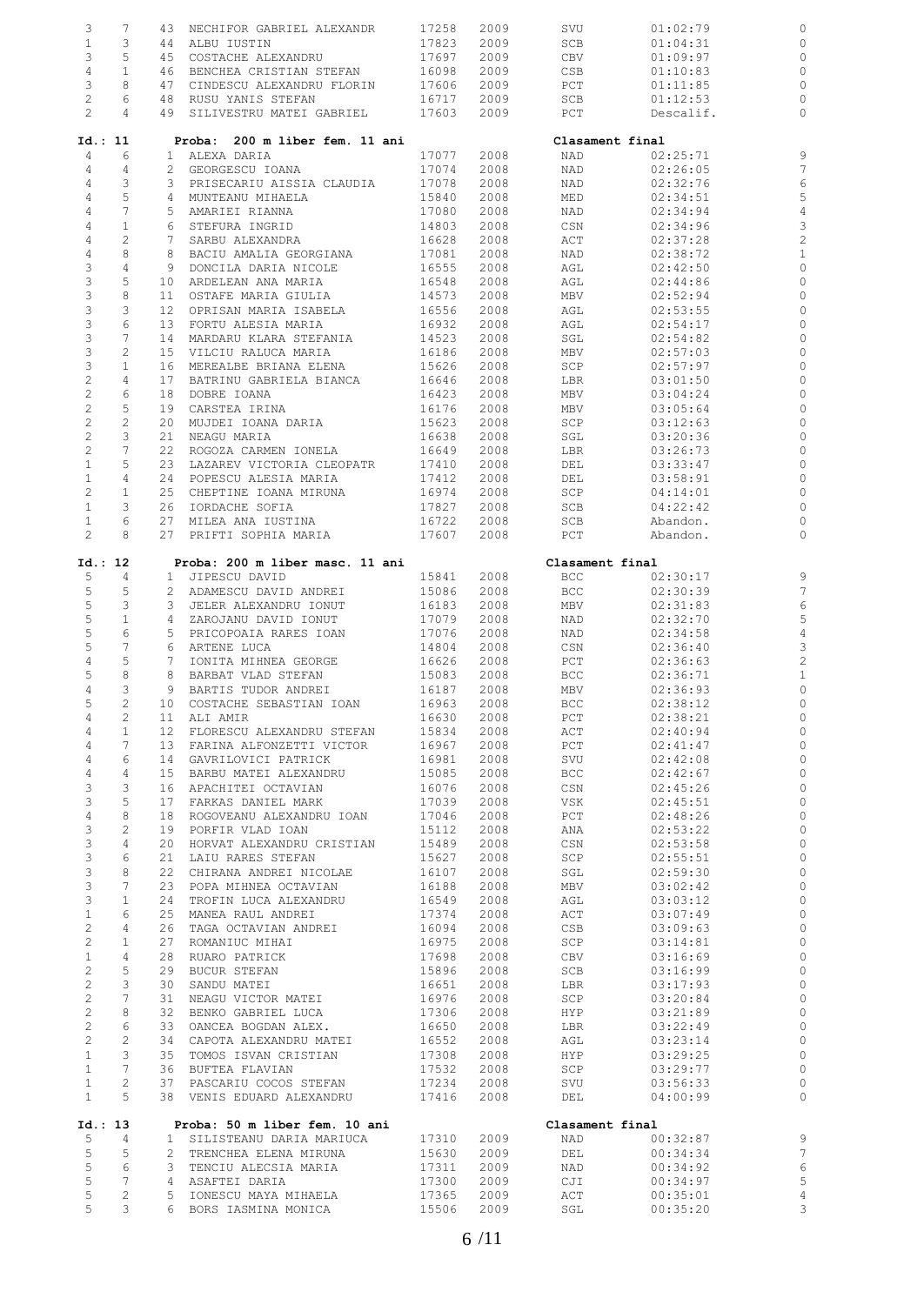| 5                         | $\mathbf{1}$          | 7               | COPERZA ALECSANDRA             | 17689 | 2009 | SGH             | 00:35:48  |                |
|---------------------------|-----------------------|-----------------|--------------------------------|-------|------|-----------------|-----------|----------------|
| $\sqrt{4}$                | 7                     | 8               | BRANISTEANU MELISSA IOANA      | 14808 | 2009 | CSN             | 00:36:34  |                |
| $\overline{4}$            | 4                     | 9               | CALAPOD CHRISTINE              | 16830 | 2009 | CSN             | 00:36:46  | C              |
| $\overline{4}$            | 6                     | 10              | STEGARESCU DELIA CRISTINA      | 16110 | 2009 | SGL             | 00:37:08  | C              |
| $\mathbf{1}$              | 3                     | 11              | MAXIM MARIA ILINCA             | 17745 | 2009 | BCC             | 00:37:65  | C              |
| $\overline{4}$            | 5                     | 11              | OLARIU ALEXIA IOANA            | 15629 | 2009 | SCP             | 00:37:65  | C              |
| 3                         | 5                     | 13              | MARIUT SERENA MARIA            | 14810 | 2009 | CSN             | 00:38:13  | C              |
| $\overline{c}$            | $\mathbf{2}$          | 14              | RAVAR XENIA                    | 17690 | 2009 | MBV             | 00:38:33  | C              |
|                           | 6                     |                 |                                |       |      |                 |           |                |
| $\ensuremath{\mathsf{3}}$ |                       | 15              | DIACONESCU IRINA               | 17226 | 2009 | SVU             | 00:38:61  |                |
| 3                         | 4                     | 16              | GIRIP LUCIA                    | 17687 | 2009 | MBR             | 00:38:88  | C              |
| $\overline{4}$            | 8                     | 17              | PETRE MARA                     | 16424 | 2009 | MBV             | 00:38:95  | C              |
| $\overline{4}$            | 2                     | 18              | GHEORGHIU ANASTASIA MARA       | 17366 | 2009 | ACT             | 00:39:22  | C              |
| $\overline{4}$            | $\mathbf{1}$          | 19              | BABAU ANA MARIA                | 14809 | 2009 | CSN             | 00:39:68  | C              |
| $\sqrt{2}$                | $\mathbf{1}$          | 20              | SPATARU AZARIA IOANA           | 17604 | 2009 | PCT             | 00:40:87  | C              |
| 3                         | 2                     | 21              | ROMEGA NATALIA IOANA           | 17227 | 2009 | SVU             | 00:41:00  | C              |
| $\sqrt{2}$                | 6                     | 22              | CHIRICA ALEXANDRA              | 17692 | 2009 | MBV             | 00:41:81  | C              |
| 3                         | 3                     | 23              | IVAN CHERIM RUXANDRA           | 14862 | 2009 | CBV             | 00:43:14  |                |
| $\sqrt{2}$                | 7                     | 24              | CRETU BEATRYCE ANA             | 17047 | 2009 | PCT             | 00:44:38  | C              |
| 3                         | 8                     | 25              | RURAC MIRUNA VERONICA          | 17228 | 2009 | SVU             | 00:45:01  | C              |
| $\ensuremath{\mathsf{3}}$ | 7                     | 26              | VLAICU MARIA VICTORIA          | 16095 | 2009 | CSN             | 00:46:37  | C              |
| 3                         | $\mathbf 1$           | 27              | <b>BABALEAN IRIS</b>           | 17229 | 2009 | SVU             | 00:46:65  |                |
| $\,1$                     | 4                     | 28              | VRANCEANU DARIA MARIA          | 16730 | 2009 | SCB             | 00:47:55  | C              |
| $\sqrt{2}$                | 5                     | 29              | CEAUS MARTINA                  | 17307 | 2009 | HYP             | 00:47:87  | C              |
| $\sqrt{2}$                | 3                     | 30              | SUCIU ALEXANDRA IOANA          | 17305 | 2009 | HYP             | 00:50:48  | C              |
|                           |                       |                 |                                |       |      |                 |           |                |
| $\mathbf{1}$              | 2                     | 31              | MARANDUCA ALEXIA               | 17825 | 2009 | SCB             | 00:51:63  | C              |
| $\mathbf{2}$              | 4                     | 32              | TUI CEZARA ILINCA              | 17230 | 2009 | SVU             | 00:53:34  | C              |
| $\mathbf{1}$              | 6                     | 33              | CATANA MARIA RAEESA            | 17695 | 2009 | CBV             | 00:54:49  |                |
| $\sqrt{2}$                | 8                     | 34              | BUHLEA SOFIA MARIA             | 16719 | 2009 | SCB             | Descalif. | C              |
| 5                         | 8                     |                 | 34 BRAIS ANA MARIA             | 16097 | 2009 | CSB             | Descalif. | C              |
|                           |                       |                 |                                |       |      |                 |           |                |
| Id.: 14                   |                       |                 | Proba: 50 m liber masc. 10 ani |       |      | Clasament final |           |                |
| 7                         | 5                     |                 | 1 BORCEA ROBERT NICOLAE        | 16079 | 2009 | CSN             | 00:31:56  |                |
| $7\phantom{.0}$           | 4                     |                 | 2 FEKETE MAGOR                 | 16561 | 2009 | HYP             | 00:32:69  | 7              |
| 7                         | 3                     |                 | 3 BANU ROBERT CONSTANTIN       | 15495 | 2009 | CSN             | 00:32:73  | $\epsilon$     |
| $\boldsymbol{7}$          | 6                     | 4               | BUMBAC EDUARD GABRIEL          | 17139 | 2009 | AVD             | 00:33:30  | 5              |
| $\mathbf{1}$              | $\overline{4}$        | 5               | PICIU ANTHONY DANIEL           | 17743 | 2009 | BCC             | 00:34:02  | 4              |
| 7                         | 7                     | 6               | IORGA DAMIAN                   | 16108 | 2009 | SGL             | 00:34:64  | 3              |
| $\overline{7}$            | 8                     | 7               | MALINESCU ANDREI               | 15628 | 2009 | SCP             | 00:34:91  | $\overline{c}$ |
| $\boldsymbol{7}$          | 2                     | 8               | IONITA RARES ANDREI            | 15505 | 2009 | SGL             | 00:35:34  | $\mathbf{1}$   |
| 6                         | 4                     | 9               | GRIGORCEA IANIS LUCA           | 15631 | 2009 | SCP             | 00:35:47  | C              |
| $\mathbf{2}$              | 5                     | 10              | SILIVESTRU MATEI GABRIEL       | 17603 | 2009 | PCT             | 00:35:64  | C              |
| $\epsilon$                | 8                     | 11              | POPESCU DAVID IOAN             | 17215 | 2009 | SVU             | 00:36:25  | C              |
| 6                         | 5                     | 12 <sub>1</sub> | NISTOR DARIUS MIRCEA           | 14867 | 2009 | HYP             | 00:36:43  | C              |
| 6                         | 3                     | 12 <sup>°</sup> | CIOCAN DARIUS ANDREI           | 16184 | 2009 | MBV             | 00:36:43  | C              |
| 3                         | 8                     | 14              | BIRSAN ALBERT                  | 17605 | 2009 | PCT             | 00:36:46  | C              |
| 5                         | 3                     | 15              | NICUT DAVID                    | 17373 | 2009 | ACT             | 00:36:53  | C              |
| 5                         | 4                     | 16              | SPATARU PETRU MARIUS           | 17309 | 2009 | NAD             | 00:36:66  | C              |
| 6                         | $\mathbf{1}$          | 17              | GINGHINA RARES IONUT           | 17820 | 2009 | MGL             | 00:36:73  | C              |
| 7                         | $\mathbf{1}$          | 17              | LEU STEFAN ALEXANDRU           | 17367 | 2009 | ACT             | 00:36:73  | $\circ$        |
|                           |                       |                 |                                |       |      |                 |           |                |
| 6                         | 2<br>6                | 19              | FALCA ALBERT DANIEL            | 16078 | 2009 | CSN             | 00:36:86  | C              |
| 6                         |                       | 20              | MOISE ALEXANDRU                | 16080 | 2009 | CSN             | 00:37:05  |                |
| 6                         | 7                     | 20              | MOUSSA GEORGES                 | 17369 | 2009 | ACT             | 00:37:05  | $\circ$        |
| $\mathsf 3$               | 7                     | 22              | ARTIANO SALVATORE ANGELO       | 17303 | 2009 | HYP             | 00:37:66  | $\circ$        |
| 5                         | 5                     | 23              | STRIMBU CRISTIAN               | 17372 | 2009 | ACT             | 00:37:70  | $\circ$        |
| $\mathsf S$               | 7                     | 24              | SERBAN ANDREI OVIDIU           | 17370 | 2009 | ACT             | 00:37:74  | $\mathbb C$    |
| $\overline{c}$            | $\mathbf{1}$          | 25              | MARCU DAVID ANDREI             | 17742 | 2009 | BCC             | 00:38:08  | $\circ$        |
| $\overline{5}$            | 6                     | 26              | ULIANOV TUDOR GABRIEL          | 17364 | 2009 | ACT             | 00:38:12  | $\circ$        |
| 3                         | 3                     | 27              | PLESU RAZVAN                   | 17685 | 2009 | MBR             | 00:38:19  | $\mathbb C$    |
| 5                         | $\overline{c}$        | 28              | MARTIN LUCAS                   | 14873 | 2009 | CBV             | 00:38:21  | $\mathbb C$    |
| $\overline{4}$            | 6                     | 29              | ATUDOREI ADRIAN MARIAN         | 17219 | 2009 | SVU             | 00:38:97  | $\mathbb C$    |
| $\overline{4}$            | 4                     | 30              | ROMEGA RARES BOGDAN            | 17217 | 2009 | SVU             | 00:39:01  | $\mathbb C$    |
| $\overline{4}$            | 5                     | 31              | POCHIU DRAGOS PAUL             | 17668 | 2009 | CSN             | 00:39:29  | $\mathbb C$    |
| 5                         | $\mathbf{1}$          | 32              | BUJOREANU RAZVAN GABRIEL       | 17371 | 2009 | ACT             | 00:39:82  | $\mathbb C$    |
| $\mathbf{1}$              | 5                     | 33              | OLOEANU BOGDAN                 | 17744 | 2009 | BCC             | 00:39:86  | $\mathbb C$    |
| 5                         | 8                     | 34              | DIACONESCU VLAD                | 17216 | 2009 | SVU             | 00:40:22  | $\mathbb C$    |
| $\mathfrak{Z}$            | 4                     | 35              | CIOBANESCU MARIO               | 17686 | 2009 | MBR             | 00:40:39  | $\mathbb C$    |
| $\overline{4}$            | $\mathbf{2}$          | 36              | MIROS VLAD CASIAN              | 17218 | 2009 | SVU             | 00:40:83  | $\mathbb C$    |
| $\overline{c}$            | 7                     | 37              | COCIAS SAMUEL LUDOVIC          | 16715 | 2009 | SCB             | 00:41:41  | $\mathbb C$    |
| $\overline{4}$            | 3                     | 38              | RUSU RAZVAN STEFAN             | 17667 | 2009 | CSN             | 00:41:51  | $\circ$        |
| $\mathfrak{Z}$            | $\mathbf{1}$          | 39              | BOKOR RUBEN PETER              | 17304 | 2009 | HYP             | 00:41:63  | $\circ$        |
| $\mathfrak{Z}$            | 6                     | 40              | BISCEANU ALEXANDRU             | 17368 | 2009 | ACT             | 00:41:66  | $\circ$        |
|                           | 7                     |                 |                                |       |      |                 |           |                |
| $\overline{4}$            |                       | 41              | BENCHEA CRISTIAN STEFAN        | 16098 | 2009 | CSB             | 00:41:90  | $\mathbb C$    |
| $\overline{4}$            | $\mathbf{1}$          | 42              | URSAN ENACHE DENIS             | 17674 | 2009 | SGL             | 00:41:99  | $\mathbb C$    |
| $\overline{4}$            | 8                     | 43              | GHEORGHE MARIO ALEXANDRU       | 17363 | 2009 | ACT             | 00:42:51  | $\mathbb C$    |
| $\mathfrak{Z}$            | 5                     | 44              | COSTACHE ALEXANDRU             | 17697 | 2009 | CBV             | 00:43:62  | $\mathbb C$    |
| $\overline{c}$            | 6                     | 45              | LUPU GEORGE CRISTIAN           | 16726 | 2009 | SCB             | 00:43:64  | $\mathbb C$    |
| $\mathcal{E}$             | $\mathbf{2}$          | 46              | NECHIFOR GABRIEL ALEXANDR      | 17258 | 2009 | SVU             | 00:43:84  | $\mathbb C$    |
| $\overline{c}$            | $\overline{4}$        | 47              | CINDESCU ALEXANDRU FLORIN      | 17606 | 2009 | PCT             | 00:44:67  | $\circ$        |
| $\mathbf{2}$              | $\mathfrak{Z}$        | 48              | JICU ALEXANDRU IOAN            | 15897 | 2009 | SCB             | 00:48:83  | $\circ$        |
| $\overline{c}$            | $\mathbf{2}^{\prime}$ | 49              | RUSU YANIS STEFAN              | 16717 | 2009 | SCB             | 01:01:92  | $\circ$        |
| $\mathbf{1}$              | 3                     |                 | 50 ALBU IUSTIN                 | 17823 | 2009 | SCB             | Descalif. | $\circ$        |
|                           |                       |                 |                                |       |      |                 |           |                |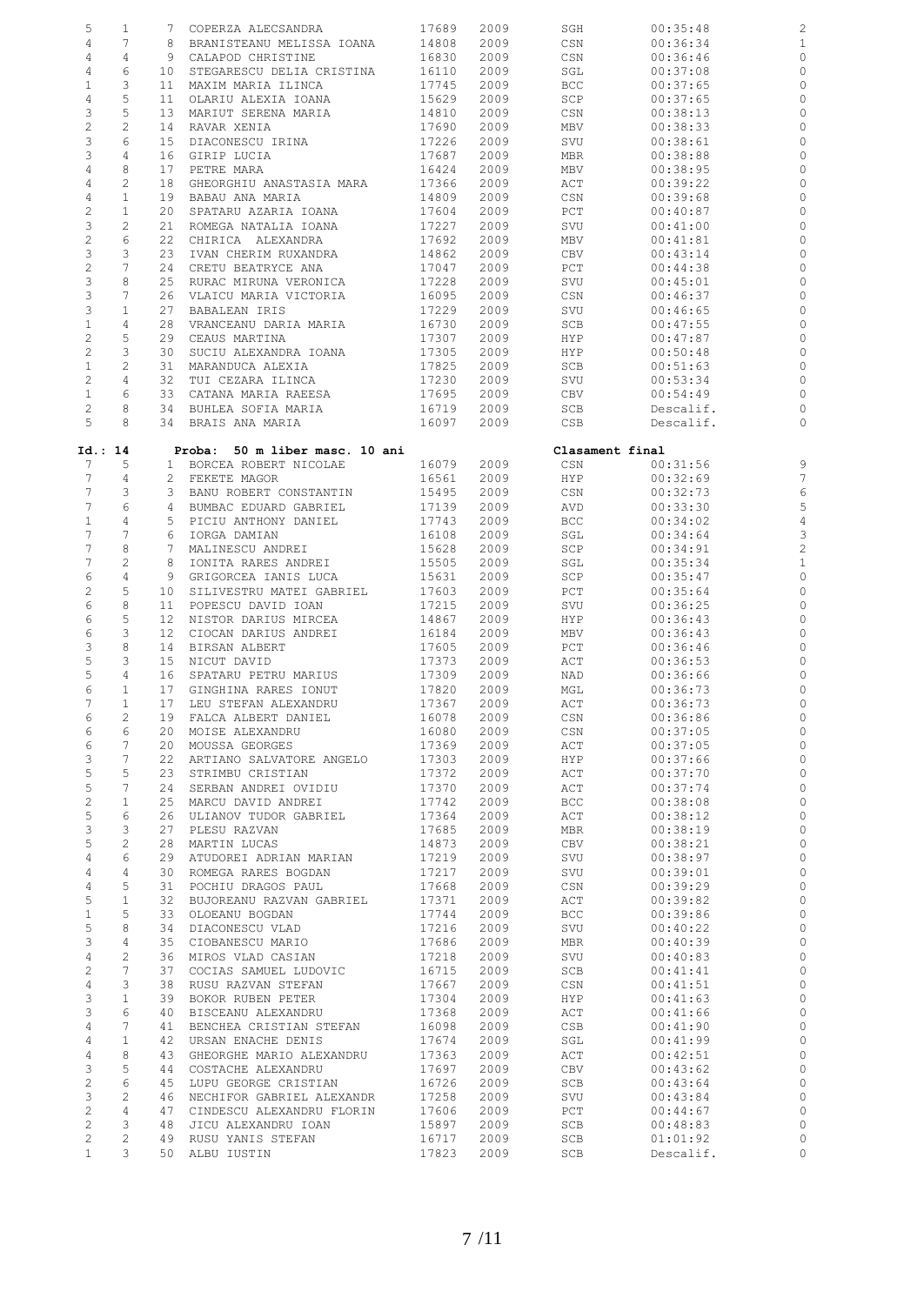**Reuniunea: 3 Data: 16.03.2019**

|                                |                       | Ser. Cul. Loc Nume si prenume                         | Cod            | An           | Club              | Timp<br>realizat     | Puncte<br>realizate |
|--------------------------------|-----------------------|-------------------------------------------------------|----------------|--------------|-------------------|----------------------|---------------------|
|                                |                       |                                                       |                |              |                   |                      |                     |
| Id.: 15                        |                       | Proba: 50 m spate fem. 11 ani                         |                |              | Clasament final   |                      |                     |
| 4                              | 4                     | 1 PRISECARIU AISSIA CLAUDIA                           | 17078          | 2008         | NAD               | 00:34:50             | 9<br>$\overline{7}$ |
| 4                              | 6                     | 2 STEFURA INGRID                                      | 14803          | 2008         | CSN               | 00:34:75             |                     |
| 4                              | 5                     | 3<br>AMARIEI RIANNA                                   | 17080          | 2008         | NAD               | 00:34:96             | 6                   |
| 4                              | $\overline{c}$        | 4 GEORGESCU IOANA                                     | 17074          | 2008         | NAD               | 00:35:15             | 5                   |
| 4                              | 3                     | 5.<br>ALEXA DARIA                                     | 17077          | 2008         | NAD               | 00:36:18             | 4                   |
| 4                              | 7                     | MUNTEANU MIHAELA<br>6                                 | 15840          | 2008         | MED               | 00:37:14             | 3                   |
| 4                              | $\mathbf{1}$          | 7<br>ARDELEAN ANA MARIA                               | 16548          | 2008         | AGL               | 00:37:68             | $\overline{c}$      |
| $\overline{4}$                 | 8                     | 8<br>SARBU ALEXANDRA                                  | 16628          | 2008         | ACT               | 00:38:57             | $\mathbf 1$         |
| 3                              | 4                     | 9 DONCILA DARIA NICOLE                                | 16555          | 2008         | AGL               | 00:38:83             | 0                   |
| 3                              | 5                     | 10 BACIU AMALIA GEORGIANA                             | 17081          | 2008         | NAD               | 00:38:88             | 0                   |
| 3                              | 6                     | 11 OSTAFE MARIA GIULIA                                | 14573          | 2008         | MBV               | 00:41:60             | 0                   |
| 3                              | 7                     | MARDARU KLARA STEFANIA<br>12                          | 14523          | 2008         | SGL               | 00:42:05             | 0                   |
| 3                              | $\mathbf{1}$          | 13<br>FORTU ALESIA MARIA                              | 16932          | 2008         | AGL               | 00:42:36             | 0                   |
| 3                              | 3                     | 14 OPRISAN MARIA ISABELA                              | 16556          | 2008         | AGL               | 00:42:54             | 0                   |
| 3                              | $\mathbf{2}^{\prime}$ | 15 VILCIU RALUCA MARIA                                | 16186          | 2008         | MBV               | 00:42:84             | 0                   |
| 3                              | 8                     | 16 CARSTEA IRINA                                      | 16176          | 2008         | MBV               | 00:43:25             | 0                   |
| $\mathbf 1$                    | 5                     | 17<br>LAZAREV VICTORIA CLEOPATR                       | 17410          | 2008         | DEL               | 00:44:49             | 0                   |
| $\overline{c}$                 | 4                     | 18<br>BATRINU GABRIELA BIANCA                         | 16646          | 2008         | LBR               | 00:44:58             | 0                   |
| $\overline{c}$                 | 5                     | 19<br>MEREALBE BRIANA ELENA                           | 15626          | 2008         | SCP               | 00:44:88             | 0                   |
| $\overline{c}$                 | 7                     | 20<br>ROGOZA CARMEN IONELA                            | 16649          | 2008         | LBR               | 00:46:31             | 0                   |
| $\overline{c}$                 | $\overline{2}$        | 21<br>DOBRE IOANA                                     | 16423          | 2008         | MBV               | 00:46:74             | 0                   |
| $\overline{c}$                 | 6                     | 22<br>MUJDEI IOANA DARIA                              | 15623          | 2008         | SCP               | 00:47:60             | 0                   |
| $\mathbf 1$                    | 6                     | 23 MILEA ANA IUSTINA                                  | 16722          | 2008         | SCB               | 00:48:69             | 0                   |
| $\overline{c}$                 | 8                     | 23 PRIFTI SOPHIA MARIA                                | 17607          | 2008         | $_{\rm PCT}$      | 00:48:69             | 0                   |
| $\mathbf{1}$                   | 4                     | 25 POPESCU ALESIA MARIA                               | 17412          | 2008         | DEL               | 00:54:91             | 0                   |
| $\overline{c}$                 | $\mathbf{1}$          | 26 CHEPTINE IOANA MIRUNA                              | 16974          | 2008         | SCP               | 00:56:23             | 0                   |
| $\mathbf{1}$                   | 3                     | 27 IORDACHE SOFIA                                     | 17827          | 2008         | SCB               | 01:01:17             | 0                   |
| $\mathbf{2}$                   | 3                     | 28<br>NEAGU MARIA                                     | 16638          | 2008         | SGL               | Scut.med.            | 0                   |
| Id.: 16                        |                       | Proba: 50 m spate masc. 11 ani                        |                |              | Clasament final   |                      |                     |
| 5                              | 5                     | 1 BARTIS TUDOR ANDREI                                 | 16187          | 2008         | MBV               | 00:34:90             | 9                   |
| 5                              | 4                     | 2 IONITA MIHNEA GEORGE                                | 16626          | 2008         | PCT               | 00:35:37             | 7                   |
| 5                              | 7                     | 3 JELER ALEXANDRU IONUT                               | 16183          | 2008         | MBV               | 00:35:89             | 6                   |
| 4                              | 8                     | 4 FARKAS DANIEL MARK                                  | 17039          | 2008         | VSK               | 00:37:37             | 5                   |
| $\overline{4}$                 | 5                     | 5 ALI AMIR                                            | 16630          | 2008         | PCT               | 00:37:68             | $\sqrt{4}$          |
| 5                              | 3                     | ARTENE LUCA<br>6                                      | 14804          | 2008         | CSN               | 00:37:82             | 3                   |
| 5                              | 8                     | 7 BARBU MATEI ALEXANDRU                               | 15085          | 2008         | BCC               | 00:37:86             | $\overline{c}$      |
| 5                              | 6                     | PRICOPOAIA RARES IOAN<br>8                            | 17076          | 2008         | NAD               | 00:37:92             | $\,1\,$             |
| 5                              | 2                     | 9<br>JIPESCU DAVID                                    | 15841          | 2008         | BCC               | 00:38:33             | $\circ$             |
| 4                              | 3                     | 10 BARBAT VLAD STEFAN                                 | 15083          | 2008         | BCC               | 00:38:55             | $\circ$             |
| 4                              | 6                     | 11<br>ROGOVEANU ALEXANDRU IOAN                        | 17046          | 2008         | $_{\rm PCT}$      | 00:38:59             | 0                   |
| 4                              | 7                     | 12 COSTACHE SEBASTIAN IOAN                            | 16963          | 2008         | BCC               | 00:39:23             | $\circ$             |
| 4                              | 4                     | 13 GAVRILOVICI PATRICK                                | 16981          | 2008         | SVU               | 00:39:82             | 0                   |
| 3                              | 4                     | 14 FLORESCU ALEXANDRU STEFAN                          | 15834          | 2008         | ACT               | 00:40:11             | $\circ$             |
| 3                              | 7                     | APACHITEI OCTAVIAN<br>15                              | 16076          | 2008         | CSN               | 00:40:16             | 0                   |
| 3                              | 2                     | ZAROJANU DAVID IONUT<br>16                            | 17079          | 2008         | NAD               | 00:40:78             | 0                   |
| 5                              | $\mathbf{1}$          | ADAMESCU DAVID ANDREI<br>17                           | 15086          | 2008         | $_{\mathrm{BCC}}$ | 00:40:91             | $\circ$             |
| 3                              | 6                     | 18 TROFIN LUCA ALEXANDRU                              | 16549          | 2008         | AGL               | 00:40:96             | $\circ$             |
| 3                              | 3                     | 19 FARINA ALFONZETTI VICTOR                           | 16967          | 2008         | PCT               | 00:41:22             | $\circ$             |
| 4                              | 2                     | 20 HORVAT ALEXANDRU CRISTIAN                          | 15489          | 2008         | CSN               | 00:41:42             | $\circ$             |
| 3                              | 5                     | PORFIR VLAD IOAN<br>21                                | 15112          | 2008         | ANA               | 00:41:59             | 0                   |
| 4                              | $\mathbf{1}$          | 22<br>POPA MIHNEA OCTAVIAN                            | 16188          | 2008         | MBV               | 00:41:88             | 0                   |
| 3                              | 8                     | 23<br>SANDU MATEI                                     | 16651          | 2008         | LBR               | 00:41:98             | 0                   |
| 3                              | $\mathbf{1}$          | 24 LAIU RARES STEFAN                                  | 15627          | 2008         | SCP               | 00:42:14             | 0                   |
| $\mathbf 1$                    | 3                     | 25<br>MANEA RAUL ANDREI                               | 17374          | 2008         | ACT               | 00:43:59             | 0                   |
| 2                              | 6                     | 26 OANCEA BOGDAN ALEX.                                | 16650          | 2008         | LBR               | 00:44:09             | 0                   |
| $\mathbf{2}$                   | 8                     | 27<br>RUARO PATRICK                                   | 17698          | 2008         | CBV               | 00:45:75             | 0                   |
|                                |                       | 28 CHIRANA ANDREI NICOLAE                             |                |              |                   |                      | 0                   |
| $\mathbf{2}$                   | 3                     |                                                       | 16107          | 2008         | SGL               | 00:46:77             | 0                   |
| $\mathbf{2}$                   | 4                     | 29 TAGA OCTAVIAN ANDREI                               | 16094          | 2008         | CSB               | 00:46:98             | 0                   |
| 2                              | 5                     | 30 ROMANIUC MIHAI                                     | 16975          | 2008         | SCP               | 00:47:20             |                     |
| 2                              | 2                     | NEAGU VICTOR MATEI<br>31                              | 16976          | 2008         | SCP               | 00:47:96             | 0<br>0              |
| $\mathbf{1}$                   | 5                     | 32 TOMOS ISVAN CRISTIAN                               | 17308          | 2008         | HYP               | 00:50:23             | 0                   |
| $\mathbf{1}$                   | 2                     | 33 BUFTEA FLAVIAN                                     | 17532          | 2008         | SCP               | 00:50:31             |                     |
| 2                              | 7                     | 34 CAPOTA ALEXANDRU MATEI                             | 16552          | 2008         | AGL               | 00:51:53             | 0                   |
| $\mathbf{1}$                   | 6<br>4                | 35 PASCARIU COCOS STEFAN                              | 17234          | 2008<br>2008 | SVU               | 00:51:76             | 0<br>0              |
| $\mathbf{1}$<br>$\overline{c}$ | $\mathbf{1}$          | 36 VENIS EDUARD ALEXANDRU<br>BENKO GABRIEL LUCA<br>37 | 17416<br>17306 | 2008         | DEL<br>HYP        | 00:53:93<br>00:56:99 | 0                   |
| Id.: 17                        |                       | Proba: 200 m liber masc. 10 ani                       |                |              | Clasament final   |                      |                     |
| 7                              | 5                     | BANU ROBERT CONSTANTIN<br>$\mathbf{1}$                | 15495          | 2009         | CSN               | 02:30:73             | 9                   |
| 7                              | 4                     | BORCEA ROBERT NICOLAE<br>2                            | 16079          | 2009         | CSN               | 02:35:81             | 7                   |
| 7                              | 3                     | FEKETE MAGOR<br>3                                     | 16561          | 2009         | HYP               | 02:40:79             | 6                   |
| 7                              | 6                     | GRIGORCEA IANIS LUCA<br>4                             | 15631          | 2009         | SCP               | 02:44:10             | 5                   |
| 6                              | 6                     | CIOCAN DARIUS ANDREI<br>5                             | 16184          | 2009         | MBV               | 02:46:35             | 4                   |
| 6                              | 3                     | BUMBAC EDUARD GABRIEL<br>6                            | 17139          | 2009         | AVD               | 02:47:09             | 3                   |
| 7                              | 7                     | IORGA DAMIAN<br>7                                     | 16108          | 2009         | SGL               | 02:51:04             | $\sqrt{2}$          |
| $\mathbf{1}$                   | 4                     | PICIU ANTHONY DANIEL<br>8                             | 17743          | 2009         | BCC               | 02:51:18             | $\mathbf{1}$        |
| 6                              | 7                     | SPATARU PETRU MARIUS<br>9                             | 17309          | 2009         | NAD               | 02:51:52             | 0                   |
|                                |                       |                                                       |                |              |                   |                      |                     |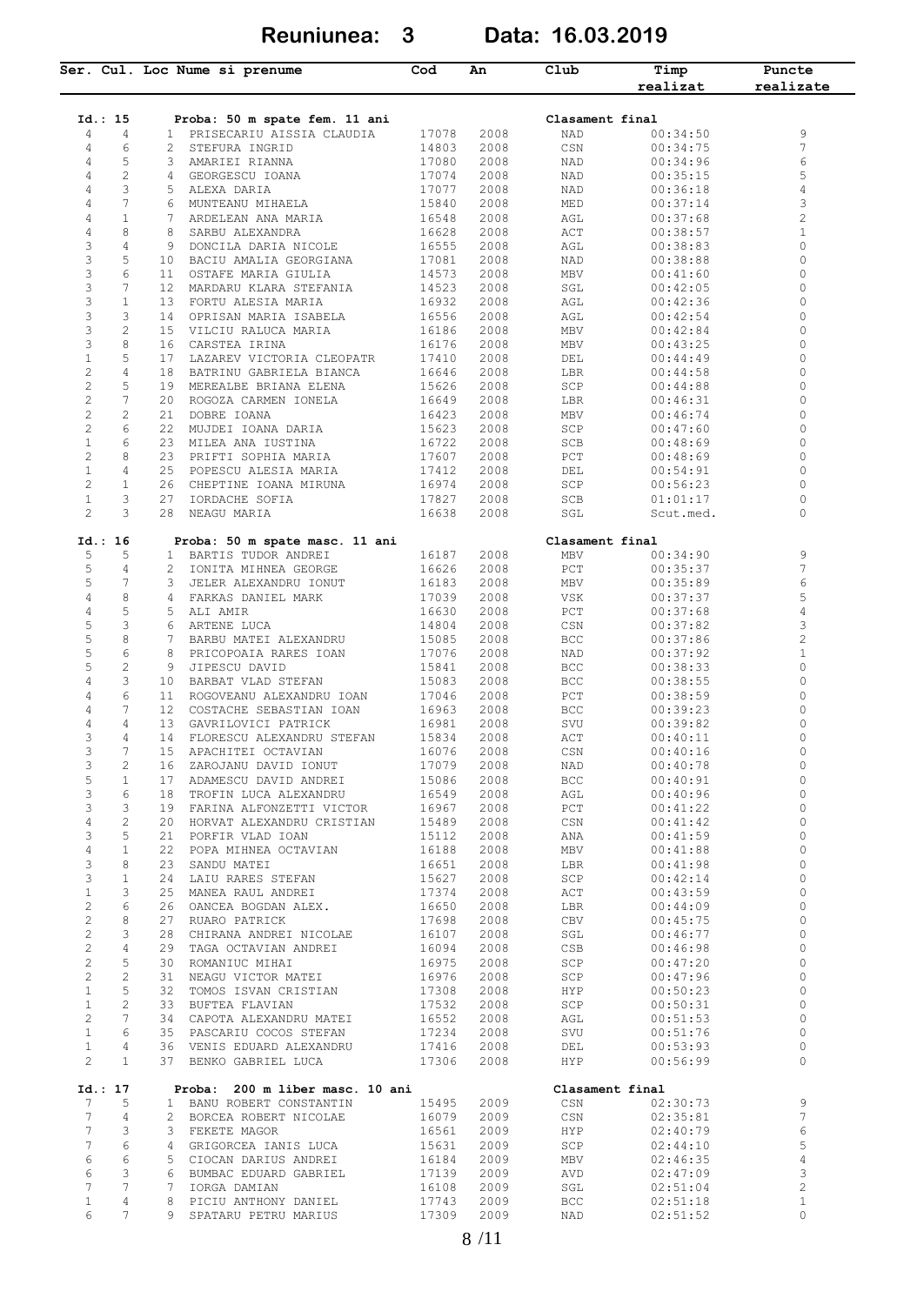| 7                                | $\mathbf{1}$            |                 | 10 LEU STEFAN ALEXANDRU                                             | 17367               | 2009         | ACT             | 02:54:34             | 0                              |
|----------------------------------|-------------------------|-----------------|---------------------------------------------------------------------|---------------------|--------------|-----------------|----------------------|--------------------------------|
| 7                                | $\mathbf{2}$            | 11              | IONITA RARES ANDREI                                                 | 15505               | 2009         | SGL             | 02:56:07             | 0                              |
| 6                                | 5                       | 12 <sup>7</sup> | MALINESCU ANDREI                                                    | 15628               | 2009         | SCP             | 02:57:53             | 0                              |
| 6                                | 8                       | 13              | FALCA ALBERT DANIEL                                                 | 16078               | 2009         | CSN             | 02:58:06             | 0                              |
| 6                                | 4                       | 14              | NISTOR DARIUS MIRCEA                                                | 14867               | 2009         | HYP             | 02:58:96             | 0                              |
| 5                                | 8                       | 15              | GINGHINA RARES IONUT                                                | 17820               | 2009         | MGL             | 03:00:27             | 0                              |
| $\epsilon$                       | $\mathbf{2}$            | 16              | MOISE ALEXANDRU                                                     | 16080               | 2009         | CSN             | 03:00:41             | 0                              |
| $\overline{c}$                   | $\mathbf{1}$            | 17              | MARCU DAVID ANDREI                                                  | 17742               | 2009         | BCC             | 03:02:98             | 0                              |
| $7\phantom{.}$                   | 8                       | 18              | POPESCU DAVID IOAN                                                  | 17215               | 2009         | SVU             | 03:03:40             | $\circ$                        |
| 3                                | 8                       | 19              | BIRSAN ALBERT                                                       | 17605               | 2009         | PCT             | 03:05:39             | 0                              |
| $\mathbf{1}$                     | 5                       | 20              | OLOEANU BOGDAN                                                      | 17744               | 2009         | <b>BCC</b>      | 03:06:89             | 0                              |
| 5                                | 4                       | 21              | ROMEGA RARES BOGDAN                                                 | 17217               | 2009         | SVU             | 03:06:96             | 0                              |
| 5                                | 7                       | 22              | MARTIN LUCAS                                                        | 14873               | 2009         | CBV             | 03:06:98             | $\circ$                        |
| 5                                | 3                       | 23              | ULIANOV TUDOR GABRIEL                                               | 17364               | 2009         | ACT             | 03:08:52             | 0                              |
| 5                                | $\mathbf{2}$            | 24              | NICUT DAVID                                                         | 17373               | 2009         | ACT             | 03:10:10             | 0                              |
| $\ensuremath{\mathsf{3}}$        | 3                       | 25              | ARTIANO SALVATORE ANGELO                                            | 17303               | 2009         | HYP             | 03:10:13             | 0                              |
| $\ensuremath{\mathsf{3}}$        | 6                       | 26              | BOKOR RUBEN PETER                                                   | 17304               | 2009         | HYP             | 03:11:64             | 0                              |
| 3                                | 7                       | 27              | PLESU RAZVAN                                                        | 17685               | 2009         | MBR             | 03:12:20             | 0                              |
| 6                                | $\mathbf{1}$            | 28              | MOUSSA GEORGES                                                      | 17369               | 2009         | ACT             | 03:13:57             | 0                              |
| 4                                | $\mathbf{1}$            | 29              | RUSU RAZVAN STEFAN                                                  | 17667               | 2009         | CSN             | 03:14:29             | 0                              |
| 5                                | $\mathbf{1}$            | 30              | SERBAN ANDREI OVIDIU                                                | 17370               | 2009         | ACT             | 03:14:79             | 0                              |
| 4                                | 5<br>6                  | 31<br>32        | BENCHEA CRISTIAN STEFAN                                             | 16098<br>17218      | 2009         | CSB             | 03:15:99             | 0<br>0                         |
| 4<br>$\overline{4}$              | 7                       | 33              | MIROS VLAD CASIAN<br>POCHIU DRAGOS PAUL                             | 17668               | 2009<br>2009 | SVU<br>CSN      | 03:16:30<br>03:18:10 | 0                              |
| 5                                | 6                       | 34              | DIACONESCU VLAD                                                     | 17216               | 2009         | SVU             | 03:18:38             | 0                              |
| 5                                | 5                       | 35              | STRIMBU CRISTIAN                                                    | 17372               | 2009         | ACT             | 03:18:46             | 0                              |
| $\overline{4}$                   | $\mathbf{2}$            | 36              | ATUDOREI ADRIAN MARIAN                                              | 17219               | 2009         | SVU             | 03:19:27             | 0                              |
| $\overline{4}$                   | 4                       | 37              | BUJOREANU RAZVAN GABRIEL                                            | 17371               | 2009         | ACT             | 03:21:38             | 0                              |
| $\overline{4}$                   | 3                       | 38              | BISCEANU ALEXANDRU                                                  | 17368               | 2009         | ACT             | 03:22:62             | 0                              |
| $\sqrt{2}$                       | 5                       | 39              | SILIVESTRU MATEI GABRIEL                                            | 17603               | 2009         | PCT             | 03:24:26             | 0                              |
| $\overline{4}$                   | 8                       | 40              | URSAN ENACHE DENIS                                                  | 17674               | 2009         | SGL             | 03:25:20             | 0                              |
| 3                                | $\mathbf{1}$            | 41              | CIOBANESCU MARIO                                                    | 17686               | 2009         | MBR             | 03:25:52             | 0                              |
| $\sqrt{2}$                       | 6                       | 42              | LUPU GEORGE CRISTIAN                                                | 16726               | 2009         | SCB             | 03:34:89             | 0                              |
| 3                                | 5                       | 43              | COSTACHE ALEXANDRU                                                  | 17697               | 2009         | CBV             | 03:36:79             | 0                              |
| $\mathbf{2}$                     | 4                       | 44              | CINDESCU ALEXANDRU FLORIN                                           | 17606               | 2009         | PCT             | 03:37:23             | 0                              |
| $\overline{c}$                   | 3                       | 45              | JICU ALEXANDRU IOAN                                                 | 15897               | 2009         | SCB             | 03:40:72             | 0                              |
| $\overline{c}$                   | 7                       | 46              | COCIAS SAMUEL LUDOVIC                                               | 16715               | 2009         | SCB             | 03:44:59             | 0                              |
| 3                                | 4                       | 47              | GHEORGHE MARIO ALEXANDRU                                            | 17363               | 2009         | ACT             | 04:01:49             | 0                              |
| $\mathbf{1}$                     | 3                       | 48              | ALBU IUSTIN                                                         | 17823               | 2009         | SCB             | 04:13:01             | 0                              |
| $\mathbf{2}$                     | $\overline{c}$          | 49              | RUSU YANIS STEFAN                                                   | 16717               | 2009         | SCB             | 04:46:97             | 0                              |
| 3                                | $\overline{2}$          |                 | 50 NECHIFOR GABRIEL ALEXANDR                                        | 17258               | 2009         | SVU             | Abandon.             | 0                              |
|                                  |                         |                 |                                                                     |                     |              | Clasament final |                      |                                |
| Id.: 18                          |                         |                 | Proba: 200 m liber fem. 10 ani                                      |                     |              |                 |                      |                                |
|                                  |                         |                 |                                                                     |                     |              |                 |                      |                                |
| 5                                | 5                       | $1 \quad$       | SILISTEANU DARIA MARIUCA                                            | 17310               | 2009         | NAD             | 02:36:11             | 9                              |
| 5                                | 6                       | 2               | IONESCU MAYA MIHAELA                                                | 17365               | 2009         | ACT             | 02:40:95             | 7                              |
| 5                                | 3                       |                 | 3 COPERZA ALECSANDRA                                                | 17689               | 2009         | SGH             | 02:41:40             | 6                              |
| 5                                | 7                       | 4               | TENCIU ALECSIA MARIA                                                | 17311               | 2009         | NAD             | 02:42:94             | 5                              |
| 5                                | 2                       |                 | 5 BORS IASMINA MONICA                                               | 15506               | 2009         | SGL             | 02:46:48             | $\overline{4}$                 |
| 5                                | 4                       | 6               | TRENCHEA ELENA MIRUNA                                               | 15630               | 2009         | DEL             | 02:46:77             | 3                              |
| 5<br>4                           | 8<br>4                  |                 | 7 ASAFTEI DARIA                                                     | 17300<br>16830      | 2009<br>2009 | CJI<br>CSN      | 02:48:98<br>02:54:56 | $\overline{c}$<br>$\mathbf{1}$ |
|                                  | 1                       |                 | 8 CALAPOD CHRISTINE                                                 |                     |              | CSN             | 02:56:40             | $\circ$                        |
| 5<br>3                           | $\overline{2}$          |                 | 9 BRANISTEANU MELISSA IOANA                                         | 14808 2009<br>15629 | 2009         | SCP             | 02:57:48             | $\circ$                        |
| $1\,$                            | $\mathbf{3}$            |                 | 10 OLARIU ALEXIA IOANA<br>11 MAXIM MARIA ILINCA                     | 17745               | 2009         | <b>BCC</b>      | 03:03:02             | $\circ$                        |
| $\overline{4}$                   | $\mathbf{1}$            |                 | 12 RAVAR XENIA                                                      | 17690               | 2009         | MBV             | 03:03:72             | $\circ$                        |
| $\overline{4}$                   | $\overline{c}$          |                 | 13 ROMEGA NATALIA IOANA                                             | 17227               | 2009         | SVU             | 03:06:46             | $\circ$                        |
| $\overline{4}$                   | $7^{\circ}$             |                 | 14 DIACONESCU IRINA                                                 | 17226               | 2009         | SVU             | 03:07:84             | $\circ$                        |
| 3                                | 8                       |                 | 15 GIRIP LUCIA                                                      | 17687               | 2009         | MBR             | 03:08:39             | $\circ$                        |
| $\overline{4}$                   | 8                       |                 | 16 IVAN CHERIM RUXANDRA                                             | 14862               | 2009         | CBV             | 03:09:67             | $\circ$                        |
| $\overline{4}$                   | 5                       |                 | 17 STEGARESCU DELIA CRISTINA                                        | 16110               | 2009         | SGL             | 03:09:95             | $\circ$                        |
| $\overline{4}$                   | 6                       |                 | 18 MARIUT SERENA MARIA                                              | 14810               | 2009         | CSN             | 03:10:51             | $\circ$                        |
| $\mathcal{E}$                    | $\mathbf{3}$            |                 | 19 BABAU ANA MARIA                                                  | 14809               | 2009         | CSN             | 03:11:02             | $\circ$                        |
| 3                                | 6                       |                 | 19 BABAU ANA MARIA<br>20 BRAIS ANA MARIA                            | 16097               | 2009         | CSB             | 03:12:35             | $\circ$                        |
| $\mathcal{E}$                    | 5                       |                 | 21 PETRE MARA                                                       | 16424               | 2009         | MBV             | 03:12:68             | $\circ$                        |
| 3                                | $\overline{4}$          |                 | 22 GHEORGHIU ANASTASIA MARA 17366                                   |                     | 2009         | ACT             | 03:15:82             | $\circ$                        |
| $\overline{c}$                   | $\mathbf{1}$            |                 | 23 SPATARU AZARIA IOANA                                             | 17604               | 2009         | PCT             | 03:17:86             | $\circ$                        |
| 3                                | 7                       |                 | 24 BABALEAN IRIS                                                    | 17229               | 2009         | SVU             | 03:27:51             | $\circ$                        |
| $\overline{2}$                   | 5<br>$\mathbf{1}$       |                 | 25 RURAC MIRUNA VERONICA                                            | 17228               | 2009         | SVU             | 03:36:35             | $\circ$                        |
| 3                                | $7\phantom{.0}$         |                 | 26 CHIRICA ALEXANDRA<br>27 CRETU BEATRYCE ANA                       | 17692<br>17047      | 2009<br>2009 | MBV<br>PCT      | 03:36:48<br>03:38:01 | $\circ$<br>$\circ$             |
| $\overline{2}$<br>$\overline{2}$ | $\overline{2}$          |                 | 28 SUCIU ALEXANDRA IOANA                                            | 17305               | 2009         | HYP             | 03:44:72             | $\circ$                        |
| $\overline{2}$                   | 4                       |                 |                                                                     | 16095               | 2009         | CSN             | 03:45:73             | $\circ$                        |
| $\overline{2}$                   | 8                       |                 | 29 VLAICU MARIA VICTORIA<br>30 BUHLEA SOFIA MARIA                   | 16719               | 2009         | SCB             | 03:49:56             | $\circ$                        |
| $\mathbf{1}$                     | 4                       |                 | 31 VRANCEANU DARIA MARIA                                            | 16730               | 2009         | SCB             | 03:50:00             | $\circ$                        |
| $\overline{2}$                   | 6                       |                 | 32 CEAUS MARTINA                                                    | 17307               | 2009         | HYP             | 03:50:38             | $\circ$                        |
| $\overline{2}$                   | $\mathcal{S}$           |                 | 33 TUI CEZARA ILINCA                                                |                     | 2009         | SVU             | 04:01:18             | $\circ$                        |
| $\mathbf{1}$                     | 6                       |                 | 34 CATANA MARIA RAEESA                                              | 17230<br>17695      | 2009         | CBV             | 04:29:76             | $\circ$                        |
| 1                                | $\overline{2}$          |                 | 35 MARANDUCA ALEXIA 17825                                           |                     | 2009         | SCB             | Abandon.             | $\circ$                        |
|                                  |                         |                 |                                                                     |                     |              |                 |                      |                                |
| Id.: 19                          |                         |                 | Proba: 50 m fluture masc. 11 ani                                    |                     |              | Clasament final |                      |                                |
| 5                                | 6                       |                 | 1 PRICOPOAIA RARES IOAN 17076                                       |                     | 2008         | NAD             | 00:33:41             | $\overline{9}$                 |
| 5                                | 4                       |                 | 2 ADAMESCU DAVID ANDREI 15086                                       |                     | 2008         | BCC             | 00:34:10             | $\overline{7}$                 |
| 5                                | $\overline{\mathbf{3}}$ |                 | 3 BARTIS TUDOR ANDREI                                               | 16187               | 2008         | MBV             | 00:34:35             | 6                              |
| 5<br>$\overline{4}$              | 5<br>4                  |                 | 2<br>COSTACHE SEBASTIAN IOAN 16963<br>5 JELER ALEXANDRU IONUT 16183 |                     | 2008<br>2008 | BCC<br>MBV      | 00:34:50<br>00:34:73 | 5<br>$\overline{4}$            |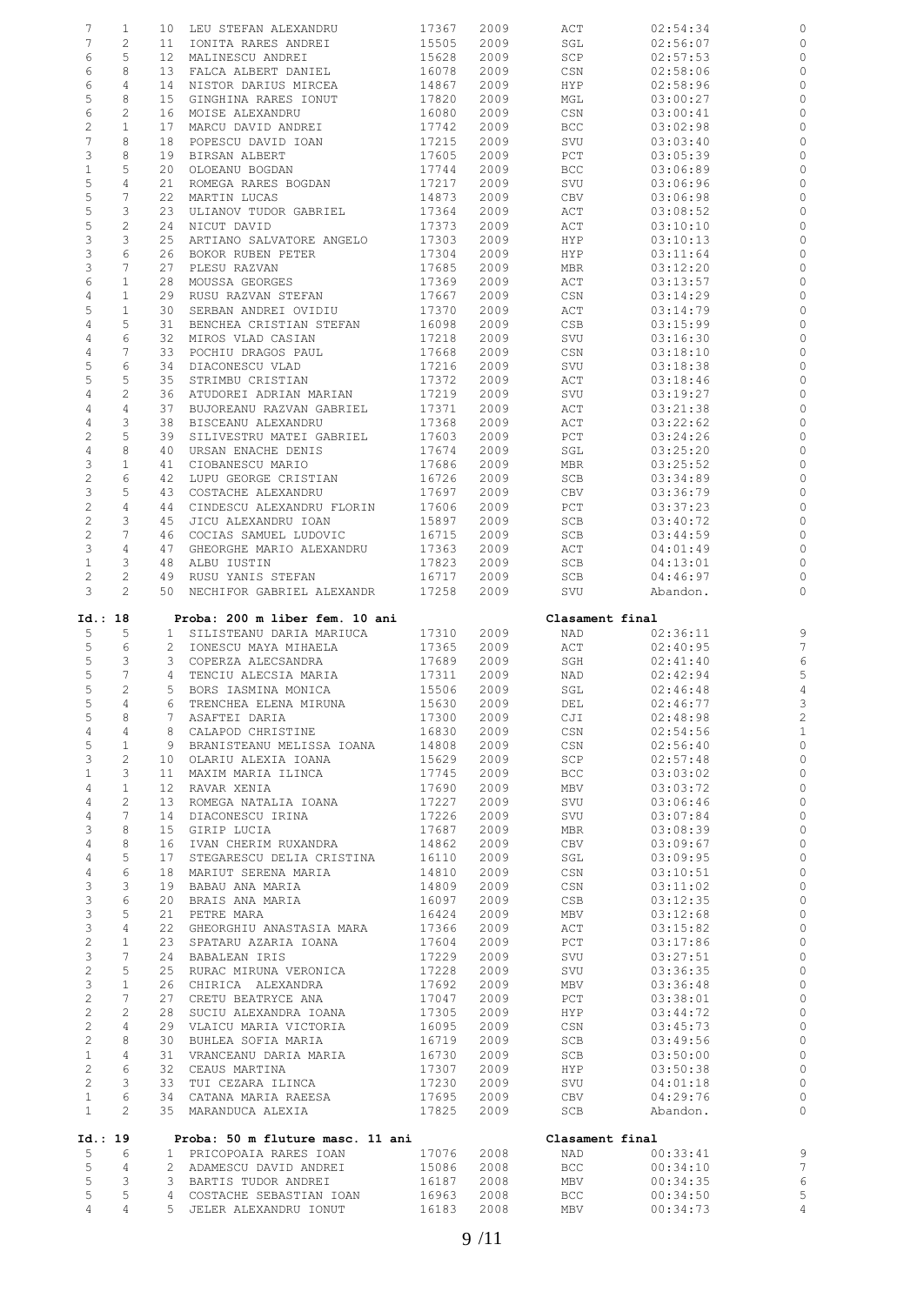| 5                 | 8                     |                 | 6 JIPESCU DAVID                         | 15841          | 2008         | <b>BCC</b>      | 00:35:12              | З              |
|-------------------|-----------------------|-----------------|-----------------------------------------|----------------|--------------|-----------------|-----------------------|----------------|
| 5                 | 7                     |                 | 7 BARBU MATEI ALEXANDRU                 | 15085          | 2008         | <b>BCC</b>      | 00:35:69              | $\overline{c}$ |
| $\overline{4}$    | 5                     |                 | 8 BARBAT VLAD STEFAN                    | 15083          | 2008         | <b>BCC</b>      | 00:36:35              | $\mathbf{1}$   |
| $\overline{4}$    | 3                     | 9               | IONITA MIHNEA GEORGE                    | 16626          | 2008         | PCT             | 00:36:45              | C              |
| 5                 | $\mathbf{1}$          |                 | 10 ARTENE LUCA                          | 14804          | 2008         | CSN             | 00:36:67              | $\circ$        |
| $\mathbf{1}$      | 5                     | 11              | ZAROJANU DAVID IONUT                    | 17079          | 2008         | NAD             | 00:36:78              | $\circ$        |
| 5                 | $\overline{c}$        |                 | 12 GAVRILOVICI PATRICK                  | 16981          | 2008         | SVU             | 00:37:52              | $\circ$        |
| 4                 | 6                     | 13              | ROGOVEANU ALEXANDRU IOAN                | 17046          | 2008         | PCT             | 00:38:30              | $\circ$        |
| 4                 | 8                     | 14              | FLORESCU ALEXANDRU STEFAN               | 15834          | 2008         | ACT             | 00:38:66              | $\circ$        |
| 3                 | 7                     | 15              | APACHITEI OCTAVIAN                      | 16076          | 2008         | CSN             | 00:38:96              | C              |
| $\sqrt{4}$        | $\mathbf{2}$          |                 | 16 FARKAS DANIEL MARK                   | 17039          | 2008         |                 |                       | $\circ$        |
|                   |                       |                 |                                         |                |              | VSK             | 00:39:14              |                |
| $\overline{4}$    | 7                     | 17              | POPA MIHNEA OCTAVIAN                    | 16188          | 2008         | MBV             | 00:40:15              | $\circ$        |
| 3                 | 3                     | 18              | LAIU RARES STEFAN                       | 15627          | 2008         | SCP             | 00:40:17              | $\circ$        |
| 3                 | 5                     | 19              | HORVAT ALEXANDRU CRISTIAN               | 15489          | 2008         | CSN             | 00:40:57              | $\circ$        |
| $\overline{4}$    | $1\,$                 | 19              | FARINA ALFONZETTI VICTOR                | 16967          | 2008         | PCT             | 00:40:57              | $\circ$        |
| 3                 | $\overline{4}$        | 21              | ALI AMIR                                | 16630          | 2008         | PCT             | 00:40:85              | $\circ$        |
| $\,1\,$           | 6                     | 22              | MANEA RAUL ANDREI                       | 17374          | 2008         | ACT             | 00:42:39              | $\circ$        |
| 3                 | 6                     | 23              | TROFIN LUCA ALEXANDRU                   | 16549          | 2008         | AGL             | 00:43:68              | C              |
| $\mathsf 3$       | 2                     |                 | 24 BUCUR STEFAN                         | 15896          | 2008         | SCB             | 00:44:55              | $\circ$        |
| 3                 | $\mathbf{1}$          | 25              | TAGA OCTAVIAN ANDREI                    | 16094          | 2008         | CSB             | 00:44:81              | C              |
| $\mathsf 3$       | 8                     | 26              | PORFIR VLAD IOAN                        | 15112          | 2008         | ANA             | 00:44:92              | $\circ$        |
| $\mathbf{2}$      | $\overline{4}$        | 27              | CHIRANA ANDREI NICOLAE                  | 16107          | 2008         | SGL             | 00:45:33              | C              |
| $\mathbf{1}$      | 7                     | 28              | BUFTEA FLAVIAN                          | 17532          | 2008         | SCP             | 00:46:65              | $\circ$        |
| $\overline{c}$    | 8                     | 29              | RUARO PATRICK                           | 17698          | 2008         | CBV             | 00:47:93              | C              |
| $\mathbf{2}$      | 7                     | 30              | ROMANIUC MIHAI                          | 16975          | 2008         | SCP             | 00:48:79              | C              |
| $\mathbf{2}$      | 3                     | 31              | NEAGU VICTOR MATEI                      | 16976          | 2008         | SCP             | 00:48:96              | C              |
| $\overline{c}$    | 5                     | 32              | SANDU MATEI                             | 16651          | 2008         | LBR             | 00:49:05              | $\circ$        |
| $\overline{c}$    | $\epsilon$            |                 | 33 CAPOTA ALEXANDRU MATEI               | 16552          | 2008         | AGL             | 00:49:68              | C              |
| $\mathbf{1}$      | 3                     | 34              | TOMOS ISVAN CRISTIAN                    | 17308          | 2008         | HYP             | 00:55:44              | C              |
| $\overline{2}$    | $\mathbf{2}$          | 35              | OANCEA BOGDAN ALEX.                     | 16650          | 2008         | LBR             | 00:57:33              | C              |
| $\overline{2}$    | $\mathbf{1}$          | 36              | BENKO GABRIEL LUCA                      | 17306          | 2008         | HYP             | 00:58:16              | C              |
| $\mathbf{1}$      | $\mathbf{2}^{\prime}$ | 37              | PASCARIU COCOS STEFAN                   | 17234          | 2008         | SVU             | 01:00:58              | C              |
| $\mathbf{1}$      | $\overline{4}$        |                 | 38 VENIS EDUARD ALEXANDRU               | 17416          | 2008         | DEL             | 01:04:84              | $\circ$        |
| Id.: 20           |                       |                 | Proba: 50 m fluture fem. 11 ani         |                |              | Clasament final |                       |                |
| $\overline{4}$    | 5                     |                 | 1 STEFURA INGRID                        | 14803          | 2008         | CSN             | 00:33:67              | S              |
|                   |                       |                 | 2 PRISECARIU AISSIA CLAUDIA             | 17078          | 2008         |                 | 00:33:80              | $\overline{7}$ |
|                   |                       |                 |                                         |                |              |                 |                       | $\epsilon$     |
| $\overline{4}$    | 4                     |                 |                                         |                |              | NAD             |                       |                |
| 4                 | 8                     |                 | 3 SARBU ALEXANDRA                       | 16628          | 2008         | ACT             | 00:35:08              |                |
| $\overline{4}$    | 3                     |                 | 4 MUNTEANU MIHAELA                      | 15840          | 2008         | MED             | 00:35:90              | 5              |
| $\overline{4}$    | $\epsilon$            |                 | 5 GEORGESCU IOANA                       | 17074          | 2008         | NAD             | 00:36:27              | $\overline{4}$ |
| $\overline{4}$    | 7                     |                 | 6 ARDELEAN ANA MARIA                    | 16548          | 2008         | AGL             | 00:36:61              | 3              |
| 3                 | 5                     |                 | 7 DONCILA DARIA NICOLE                  | 16555          | 2008         | AGL             | 00:36:86              | $\overline{c}$ |
| 4                 | $\mathbf{2}$          | 8               | ALEXA DARIA                             | 17077          | 2008         | NAD             | 00:37:26              | $\mathbf{1}$   |
| $\overline{4}$    | $1\,$                 |                 | 9 AMARIEI RIANNA                        | 17080          | 2008         | NAD             | 00:38:40              | $\circ$        |
| $\mathfrak{Z}$    | $\overline{4}$        | 10              | MARDARU KLARA STEFANIA                  | 14523          | 2008         | SGL             | 00:39:73              | $\circ$        |
| $\mathsf 3$       | 3                     | 11              | MEREALBE BRIANA ELENA                   | 15626          | 2008         | SCP             | 00:42:20              | $\circ$        |
| 3                 | $\mathbf{1}$          | 12 <sup>°</sup> | FORTU ALESIA MARIA                      | 16932          | 2008         | AGL             | 00:42:31              | $\circ$        |
| 3                 | 7                     |                 | 13 BACIU AMALIA GEORGIANA               | 17081          | 2008         | NAD             | 00:42:33              | $\circ$        |
| 3                 | 2                     | 14              | OSTAFE MARIA GIULIA                     | 14573          | 2008         | MBV             | 00:42:69              | $\circ$        |
| $\mathbf{2}$      | 5                     |                 | 15 MUJDEI IOANA DARIA                   | 15623          | 2008         | SCP             | 00:43:80              | C              |
| $\sqrt{2}$        | 3                     | 16              | VILCIU RALUCA MARIA                     | 16186          | 2008         | MBV             | 00:44:89              | C              |
| $\mathfrak{Z}$    | 8                     | 17              | OPRISAN MARIA ISABELA                   | 16556          | 2008         | AGL             | 00:45:39              | C              |
| $\sqrt{2}$        | 4                     | 18              | BATRINU GABRIELA BIANCA                 | 16646          | 2008         | LBR             | 00:45:96              | C              |
| $\sqrt{2}$        | 8                     | 19              | PRIFTI SOPHIA MARIA                     | 17607          | 2008         | PCT             | 00:49:09              | C              |
| $\sqrt{2}$        | 6                     | 20              | CARSTEA IRINA                           | 16176          | 2008         | MBV             | 00:51:02              | C              |
| $\sqrt{2}$        | $\overline{c}$        | 21              | DOBRE IOANA                             | 16423          | 2008         | MBV             | 00:51:97              | $\mathcal{C}$  |
| $\sqrt{2}$        | 7                     | 22              | ROGOZA CARMEN IONELA                    | 16649          | 2008         | LBR             | 00:52:61              | C              |
| $1\,$             | 5                     | 23              | LAZAREV VICTORIA CLEOPATR               | 17410          | 2008         | DEL             | 00:53:50              | C              |
| $\mathbf{1}$      | 4                     | 24              | POPESCU ALESIA MARIA                    | 17412          | 2008         | DEL             | 00:54:65              | C              |
| $\mathbf{1}$      | 3                     | 25              | IORDACHE SOFIA                          | 17827          | 2008         | SCB             | 01:11:48              | $\mathbf C$    |
| $\mathbf{2}$<br>3 | 1<br>6                | 26              | CHEPTINE IOANA MIRUNA<br>27 NEAGU MARIA | 16974<br>16638 | 2008<br>2008 | SCP<br>SGL      | 01:15:69<br>Scut.med. | $\circ$<br>O   |